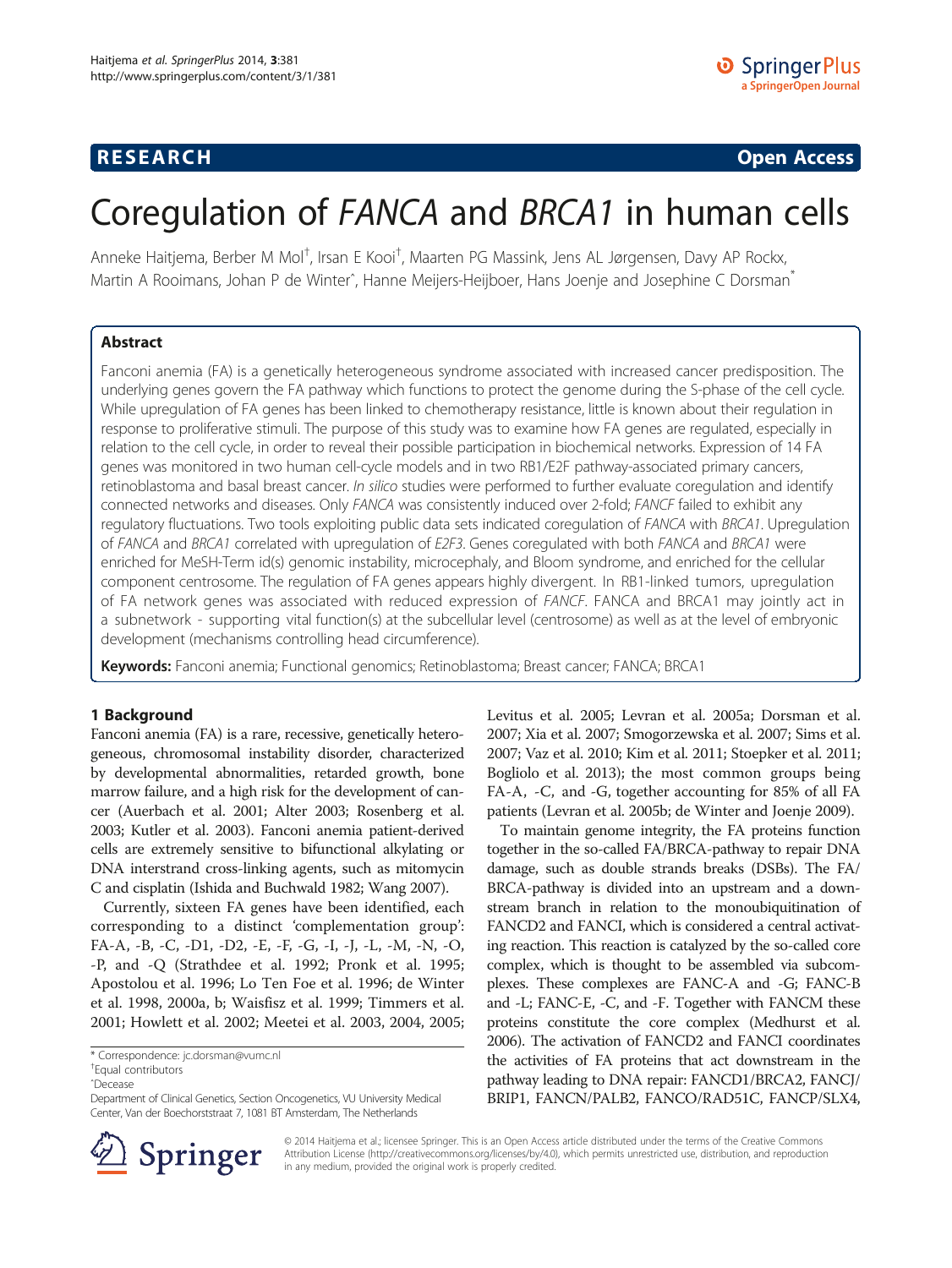FANCQ/ERCC4/XPF and XRCC2. Homozygous germ line mutations in BRCA1 can result in a Fanconi anemia-like phenotype (Domchek et al. [2013;](#page-11-0) D'Andrea [2013\)](#page-11-0), BRCA1 may thus be considered an FA-like gene whose action may thus be closely connected to the FA pathway.

In addition to their involvement in the canonical FA/ BRCA-pathway acting either in the upstream, central, or downstream part, additional protein complexes of FA proteins have been described that may serve distinct or related functions, such as FANCD1/BRCA2-FANCD2- FANCG-XRCC3 (Wilson et al. [2008\)](#page-12-0), and FANCA-BRCA1 (Folias et al. [2002\)](#page-11-0). Moreover, some FA proteins appear to function in additional, seemingly unrelated, processes such as oxidative metabolism, cell cycle progression, apoptosis, and transcriptional regulation, which may be relevant for some of the pathological features of FA (Kaddar and Carreau [2012\)](#page-11-0).

Biallelic mutations in the genes underlying the FA/ BRCA-pathway cause predisposition to malignancies in FA patients. On the other hand, there is evidence that a proportion of cancers arising in the (non-FA) general populations ('sporadic cancers') may possess a disrupted FA/BRCA pathway (Stecklein and Jensen [2012\)](#page-12-0). The status of this pathway appears to be relevant for cancer treatment response. Repression has been associated with a favorable response against cross-linking drugs (Chen et al. [2005;](#page-11-0) Stecklein and Jensen [2012\)](#page-12-0), whereas hyperactivation might be responsible for resistance to such drugs.

Upregulation of several FA genes, especially during S phase, has been linked to the RB1/E2F pathway (Tategu et al. [2007;](#page-12-0) Hoskins et al. [2008;](#page-11-0) Kim and D'Andrea [2012](#page-11-0)), which is known to control cell cycle progression (Nevins [2001;](#page-12-0) Chen et al. [2009](#page-11-0); Knudsen and Wang [2010](#page-11-0)). This pathway plays an important role in transcriptional regulation during the cell cycle. Proteins of the RB1 family, pRb, p107 and p130 work together with the sequence-specific DNA-binding factors of the E2F family which consists of the activators E2F1-E2F3 and repressors E2F4-E2F8 (Chen et al. [2009](#page-11-0); Di Fiore et al. [2013\)](#page-11-0). During growth arrest, E2F activity can be repressed by the RB1 protein family via protein-protein interactions, while during progression to the cell cycle from G1 to S phase phosphorylation of the RB1 family members results into E2F activation (Henley and Dick [2012\)](#page-11-0). Since disruption of the RB1/ E2F pathway and upregulation of E2F target genes is frequently observed in human cancers (Nevins [2001](#page-12-0); Chen et al. [2009](#page-11-0); Knudsen and Wang [2010](#page-11-0)) upregulation of (a subset) of FA genes may be a common feature for tumors with a disrupted RB1 pathway.

In this study we monitored expression of 14 FA genes during the cell cycle and in cancers with a disrupted RB1/E2F pathway, in an attempt to identify gene expression patterns that characterize two important interconnected pathways, i.e. the FA and RB1/E2F pathways.

## 2 Results

# 2.1 Upregulation of the FA mRNA level upon progression through the cell cycle in two cell models

To study the expression of FA genes during the cell cycle, we used the established human cell-cycle model T98G derived from glioblastoma cells (Stein [1979\)](#page-12-0). T98G cells can be efficiently arrested via serum deprivation, while after serum stimulation a synchronized progression through the cell cycle can be observed. T98G cells express abundant levels of E2F activity and possess a functional RB pathway (Takahashi et al. [2000](#page-12-0)). Fluorescent Activated Cell Sorting (FACS) analysis and CCNE2 expression confirmed the proper synchronization of the cells (Figure [1a](#page-2-0) left and right panel).

The mRNA expression levels of the following endogenous FA genes (FANC-A, -B, -C, -E, -F, -G, -L, -M, -D2, -I, -D1, -N, -J, and BRCA1) were analyzed with RT-qPCR. Changes in mRNA levels were subsequently calculated relative to time point zero. Several of the FA genes turned out to be prominently induced during the cell cycle progression (Figure [1b](#page-2-0)-g), e.g. FANCA (Figure [1b](#page-2-0)) while other FA genes, like FANCL (Figure [1](#page-2-0)c) and FANCF (Figure [1](#page-2-0)d) showed a relatively constitutive expression pattern during the cell cycle.

We also compared the expression of endogenous FA genes during the cell cycle in human diploid fibroblasts (EVA-F) via serum deprivation (Additional file [1](#page-10-0): Figure S1). FACS analysis (Additional file [1](#page-10-0): Figure S1a - left panel) and expression analysis of CCNE2 confirmed the proper synchronization of the cells (Additional file [1](#page-10-0): Figure S1a right panel). In this instance, also a subset of the FA genes turned out to be prominently upregulated during the cell cycle relative to time point zero, again FANCA (Additional file [1](#page-10-0): Figure S1b), but also FANCD2 (Additional file [1](#page-10-0): Figure S1f) and *BRIP1* (Additional file [1:](#page-10-0) Figure S1g); while other FA genes, like again FANCL (Additional file [1](#page-10-0): Figure S1c) and FANCF (Additional file [1:](#page-10-0) Figure S1d), were less affected during the cell cycle progression.

# 2.2 Upregulation of FA gene expression in cancers associated with disrupted RB1/E2F pathway

To study the upregulation of the FA/BRCA-pathway in cancers with a disrupted RB1/E2F pathway, two different primary human tumors, retinoblastoma (Rb) and basal breast cancer were studied. The vast majority of retinoblastomas harbors mutations in RB1 (Dunn et al. [1988](#page-11-0)), while it has been recently recognized that functional loss of RB1 is a common event in basal like breast tumors (Herschkowitz et al. [2008](#page-11-0)). To discriminate between upregulation caused by altered regulation of expression or by DNA copy number alteration (CNA), we determined the correlation between CNA and mRNA expression of FA/BRCA genes (Henrichsen et al. [2009](#page-11-0); Dear [2009](#page-11-0); Kuiper et al. [2010\)](#page-11-0).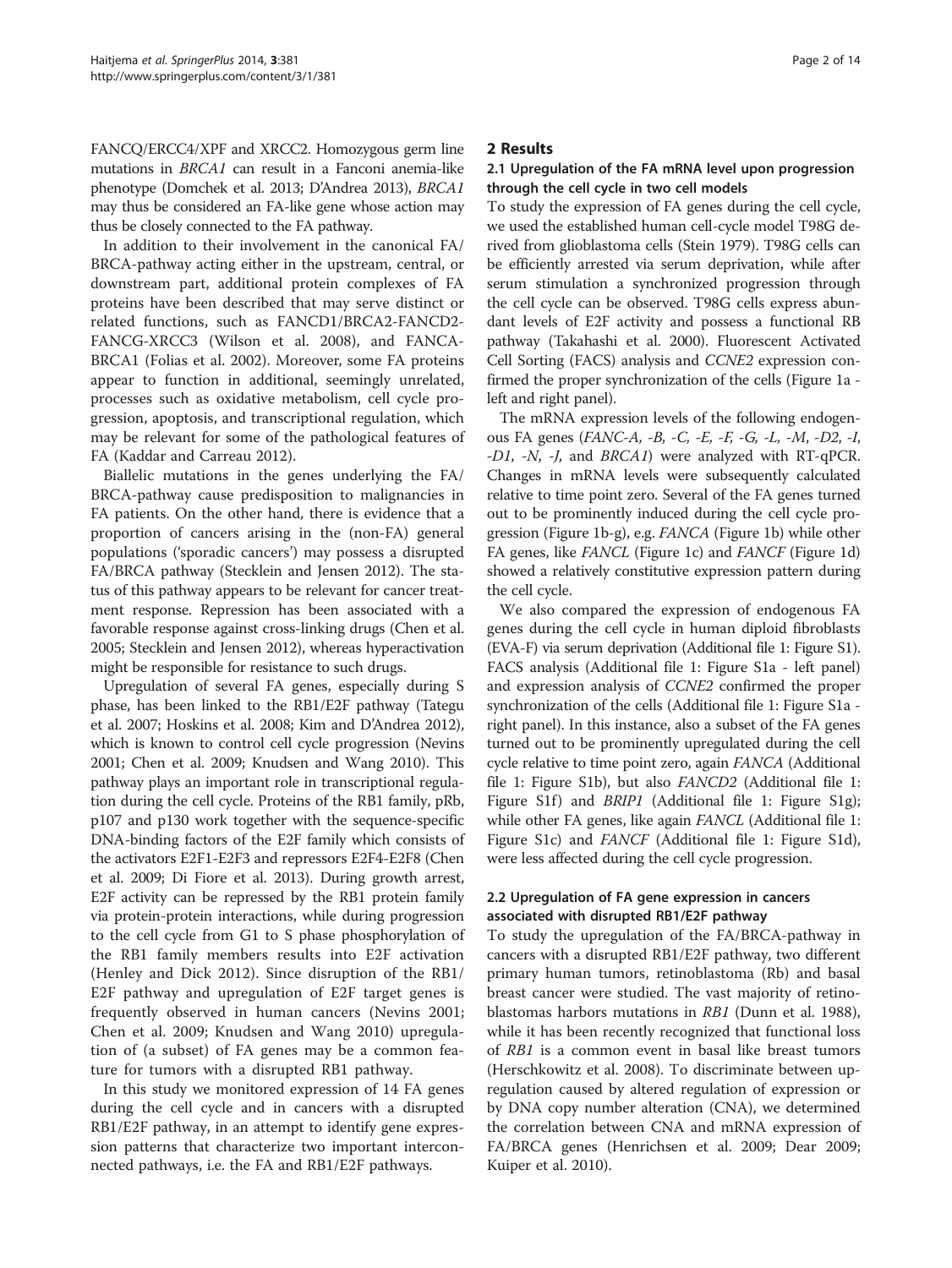<span id="page-2-0"></span>

# 2.2.1 Upregulation of FA genes in RB1-mutated retinoblastoma versus fetal retina

We analyzed the gene expression in a cohort of primary retinoblastoma tumors and compared that to healthy fetal retina samples. We found a significant upregulation in retinoblastoma tumors (most significant Fold Changes [FCs] indicated, for all probes and corresponding FCs see Table [1\)](#page-3-0), for the core complex members: FANCA  $(FC = 3.54, P = 2.32E-06), FANCC (FC = 1.48, P = 3.25E-06)$ 03), FANCE (FC = 1.93, P = 2.07E-02), FANCG (FC = 4.00,  $P = 1.52E-07$ , FANCL (FC = 2.65, P = 4.95E-09), FANCM  $(FC = 1.51, P = 2.08E-02)$ ; central players: *FANCD2* (FC = 1.95, P = 4.68E-03) and *FANCI* (FC = 2.69, P = 1.55E-03); and for the downstream branch:  $FANCD1/BRCA2$  (FC = 2.90, P = 4.65E-04), FANCN/PALB2 (FC = 2.18, P = 8.70E-09), and *BRCA1* (FC = 2.05, P = 2.13E-04) compared to healthy fetal retina. For the core complex member FANCF we found a significant downregulation (FC = -1.81, P = 1.30E-04). For the core complex member FANCB and downstream branch member FANCJ/BRIP1 no significant differences were detected compared to healthy fetal retina. The upregulation of *FANCE* was driven by CNA since a linear statistical significant correlation was found between

CNA and mRNA expression (FDR P-value cut-off 5.00E-02; Table [2](#page-3-0)).

Interestingly, in MYCN-amplified (without RB1 mutations) retinoblastoma (Rushlow et al. [2013\)](#page-12-0) compared to RB1-mutated retinoblastomas, we found a significant downregulation of the core complex members: FANCA  $(FC = -3.99, P = 3.69E-03), FANCC (FC = -1.91, P = 1.46E-$ 02), FANCL (FC = -2.56, P = 2.72E-06), FANCM (FC = -2.07,  $P = 2.16E-02$ ); central player: *FANCI* (FC = -3.74,  $P = 1.56E-0.16E-0.16E$ 02); and downstream branch member  $BRCA1$  (FC = -2.36, P = 8.85E-03; Additional file [2:](#page-10-0) Table S1) compared to classic retinoblastoma (with RB1 mutations). This provided additional evidence that the disrupted RB1/E2F-pathway in the RB1-mutated retinoblastoma tumors may play a role in upregulation of the FA/BRCA-pathway members.

# 2.2.2 Upregulation of FA genes in basal versus not-basal breast tumors

We compared 41 basal breast tumors (27 BRCA1-mutated) and 79 not-basal breast tumors (8 BRCA1 mutated) for FA gene expression (Table [3](#page-3-0)). A significant upregulation in basal breast tumors compared to not-basal tumors was found for the core complex members: FANCA (FC =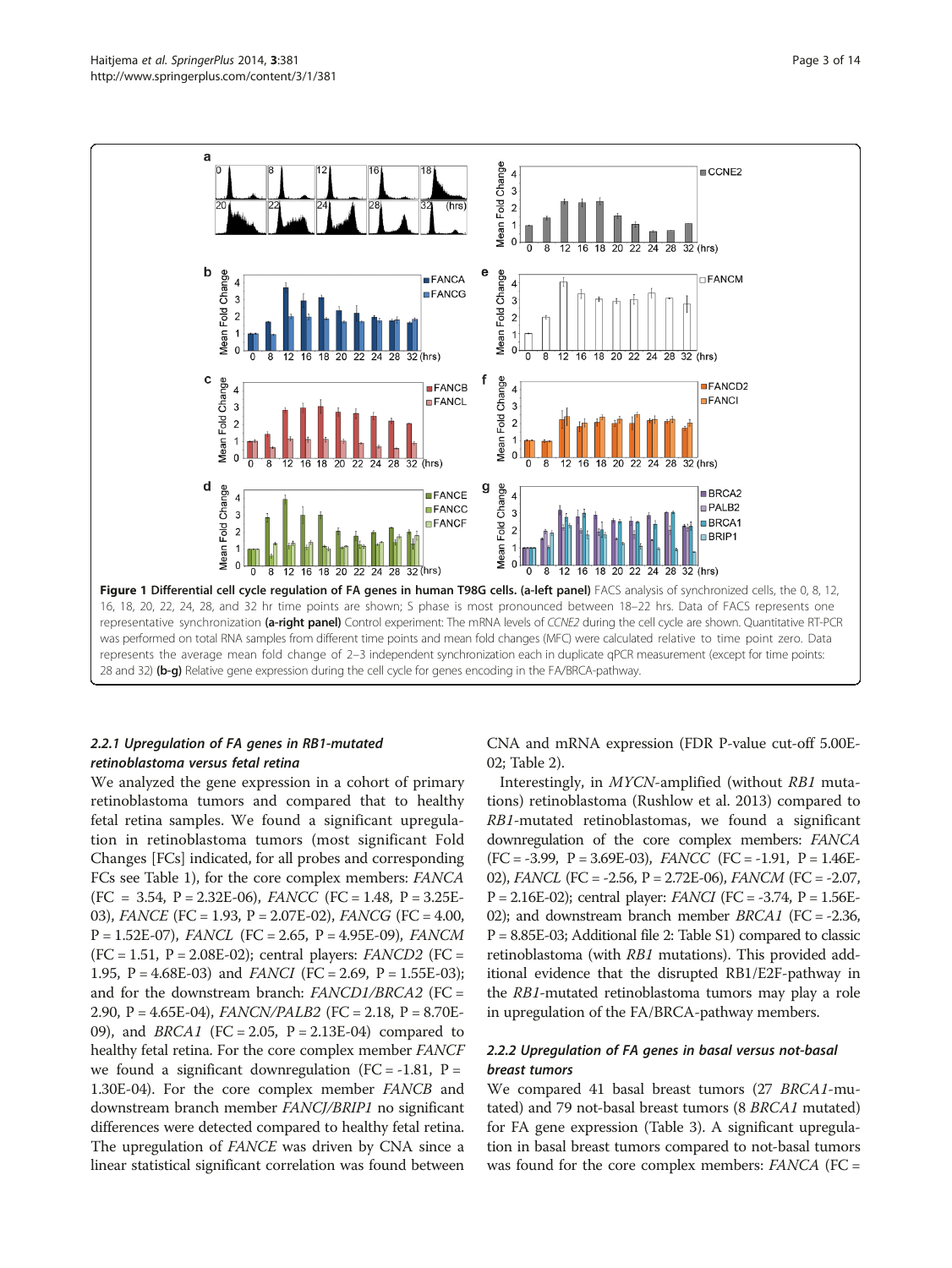| Part             | Gene<br>symbol              | Probe ID        | Fold<br>change | P-value <sup>*</sup> |
|------------------|-----------------------------|-----------------|----------------|----------------------|
| Core complex     | <b>FANCA</b>                | 203805_PM_s_at  | 2.20           | 6.06E-03             |
|                  | <b>FANCA</b>                | 203806_PM_s_at  | 3.54           | 2.32E-06             |
|                  | <b>FANCA</b>                | 236976_PM_at    | 4.00           | 2.68E-06             |
|                  | <b>FANCC</b>                | 242654_PM_at    | 1.48           | 3.25E-03             |
|                  | <b>FANCC</b>                | 205189_PM_s_at  | 1.49           | 2.77E-02             |
|                  | <b>FANCC</b>                | 1559513 PM a at | 1.52           | 6.28E-03             |
|                  | <b>FANCE</b>                | 220255_PM_at    | 1.93           | 2.07E-02             |
|                  | <b>FANCF</b>                | 218689_PM_at    | $-1.81$        | 1.30E-04             |
|                  | <b>FANCF</b>                | 222713_PM_s_at  | $-1.37$        | 2.65E-02             |
|                  | <b>FANCG</b>                | 203564 PM at    | 4.00           | 1.52E-07             |
|                  | <b>FANCL</b>                | 218397_PM_at    | 2.65           | 4.95E-09             |
|                  | <b>FANCM</b>                | 234733_PM_s_at  | 1.51           | 2.08E-02             |
|                  | <b>FANCM</b>                | 242711_PM_x_at  | 1.56           | 2.27E-02             |
| Central players  | FANCD <sub>2</sub>          | 242560_PM_at    | 1.95           | 4.68E-03             |
|                  | <b>FANCI</b>                | 223785_PM_at    | 1.69           | 2.47E-02             |
|                  | <b>FANCI</b>                | 213008_PM_at    | 2.55           | 3.08E-03             |
|                  | <b>FANCI</b>                | 213007_PM_at    | 2.69           | 1.55E-03             |
| Downstrem branch | BRCA <sub>2</sub>           | 214727 PM at    | 2.31           | 5.87E-03             |
|                  | BRCA <sub>2</sub>           | 208368_PM_s_at  | 2.90           | 4.65E-04             |
|                  | PALB <sub>2</sub>           | 219530_PM_at    | 2.18           | 8.70E-09             |
|                  | BRCA1                       | 204531_PM_s_at  | 2.05           | 2.13E-04             |
| Acitvating E2Fs  | E2F1                        | 204947 PM at    | 1.61           | 5.47E-03             |
|                  | E2F1                        | 2028_PM_s_at    | 1.86           | 2.56E-03             |
|                  | E <sub>2F<sub>2</sub></sub> | 228361_PM_at    | 2.84           | 2.31E-04             |
|                  | E <sub>2F3</sub>            | 203692_PM_s_at  | 3.50           | 1.94E-08             |
|                  | E <sub>2F3</sub>            | 203693_PM_s_at  | 3.72           | 2.18E-10             |
| Control          | CCNE2                       | 211814_PM_s_at  | 7.77           | 3.13E-10             |
|                  | CCNE2                       | 205034_PM_at    | 8.88           | 1.22E-11             |

<span id="page-3-0"></span>Table 1 Gene expression in Retinoblastoma tumors versus fetal retina

\* Cutoff P-value < 0.05.

3.40, P = 1.93E-13), FANCB (FC = 4.73, P = 5.18E-12),  $FANCC$  (FC = 1.38, P = 3.38E-04),  $FANCE$  (FC = 1.62, P = 2.80E-08), FANCG (FC = 1.39, P = 1.52E-06), FANCL (FC = 1.52, P = 3.79E-06); central players: FANCD2  $(FC = 1.66, P = 4.57E-06)$  and  $FANCI$   $(FC = 1.98, P =$ 1.46E-06); and for the downstream branch: FANCD1/  $BRCA2$  (FC = 1.96, P = 3.45E-09), and  $FANC/JBRIP1$ 

Table 2 Significant correlation copy number variation and mRNA in retinoblastoma

| Gene<br>symbol   | Probe ID       | Linear<br>correlation | P-value  | FDR P-value  |
|------------------|----------------|-----------------------|----------|--------------|
| <b>FANCE</b>     | 220255 PM at   | 225                   | 2.03F-07 | $3.24F - 05$ |
| F <sub>2F3</sub> | 203692 PM s at | 1.65                  | 1.99F-08 | 5.78F-06     |
| F <sub>2F3</sub> | 203693 PM s at | 150                   | 1.81F-08 | $5.34F - 06$ |

\* Cutoff FDR P-value < 0.05.

Table 3 Gene expression in basal breast tumors versus not-basal

| Part             | Gene<br>symbol              | Probe ID     | Fold<br>change | P-value <sup>®</sup> |
|------------------|-----------------------------|--------------|----------------|----------------------|
| Core complex     | <b>FANCA</b>                | 215530_at    | 1.51           | 6.41E-03             |
|                  | <b>FANCA</b>                | 236976_at    | 2.07           | 7.57E-04             |
|                  | <b>FANCA</b>                | 203806_s_at  | 3.06           | 2.74E-12             |
|                  | <b>FANCA</b>                | 203805_s_at  | 3.40           | 1.93E-13             |
|                  | <b>FANCB</b>                | 243597_at    | 1.95           | 5.10E-05             |
|                  | <b>FANCB</b>                | 1553244 at   | 2.38           | 1.26E-05             |
|                  | <b>FANCB</b>                | 1557217_a_at | 3.06           | 3.02E-07             |
|                  | <b>FANCB</b>                | 1557218_s_at | 4.73           | 5.18E-12             |
|                  | <b>FANCC</b>                | 205189_s_at  | 1.38           | 3.38E-04             |
|                  | <b>FANCE</b>                | 220255_at    | 1.62           | 2.80E-08             |
|                  | <b>FANCF</b>                | 218689 at    | $-1.29$        | 2.60E-03             |
|                  | <b>FANCG</b>                | 203564_at    | 1.39           | 1.52E-06             |
|                  | <b>FANCL</b>                | 218397_at    | 1.52           | 3.79E-06             |
|                  | <b>FANCM</b>                | 242711_x_at  | $-1.28$        | 1.26E-02             |
| Central players  | FANCD <sub>2</sub>          | 242560 at    | 1.66           | 4.57E-06             |
|                  | FANCD <sub>2</sub>          | 223545 at    | 1.74           | 2.22E-05             |
|                  | <b>FANCI</b>                | 223785_at    | 1.60           | 1.17E-05             |
|                  | <b>FANCI</b>                | 213007 at    | 1.80           | 1.53E-06             |
|                  | <b>FANCI</b>                | 213008_at    | 1.98           | 1.46E-06             |
| Downstrem branch | BRCA <sub>2</sub>           | 208368_s_at  | 1.96           | 3.45E-09             |
|                  | BRCA <sub>2</sub>           | 214727 at    | 1.76           | 6.74E-08             |
|                  | BRIP1                       | 221703_at    | 2.04           | 1.28E-03             |
|                  | BRIP1                       | 221703_at    | 2.04           | 1.28E-03             |
|                  | BRIP1                       | 221703_at    | 2.04           | 1.28E-03             |
|                  | BRIP1                       | 235609_at    | 1.96           | 5.75E-05             |
| Acitvating E2Fs  | E2F1                        | 2028_s_at    | 1.63           | 1.89E-05             |
|                  | E2F1                        | 204947_at    | 2.01           | 8.72E-06             |
|                  | E <sub>2F<sub>2</sub></sub> | 235582_at    | 1.55           | 2.28E-02             |
|                  | E <sub>2F<sub>2</sub></sub> | 228361_at    | 1.98           | 2.97E-07             |
|                  | E <sub>2F3</sub>            | 203692_s_at  | 1.95           | 8.13E-17             |
|                  | E <sub>2F3</sub>            | 203693_s_at  | 2.21           | 1.12E-12             |

\* Cutoff P-value < 0.05.

 $(FC = 1.96, P = 5.75E-05)$ . A significant downregulation was found for the core complex members FANCF  $(FC = -1.29, P = 2.60E-03)$ , and  $FANCM$   $(FC = -1.28, P =$ 1.26E-02). No significant differences were detected for the downstream branch member: FANCN/PALB2. The expression status of BRCA1 is influenced by mutation status therefore we consider it unknown.

The correlation between CNA and mRNA expression of FA/BRCA genes was determined in the basal breast tumors (n = 41; Table [4](#page-4-0)). Statistical significant linear correlation (FDR P-value cut-off 5.00E-02) was found for FANCI and FANCF showing a strong linear correlation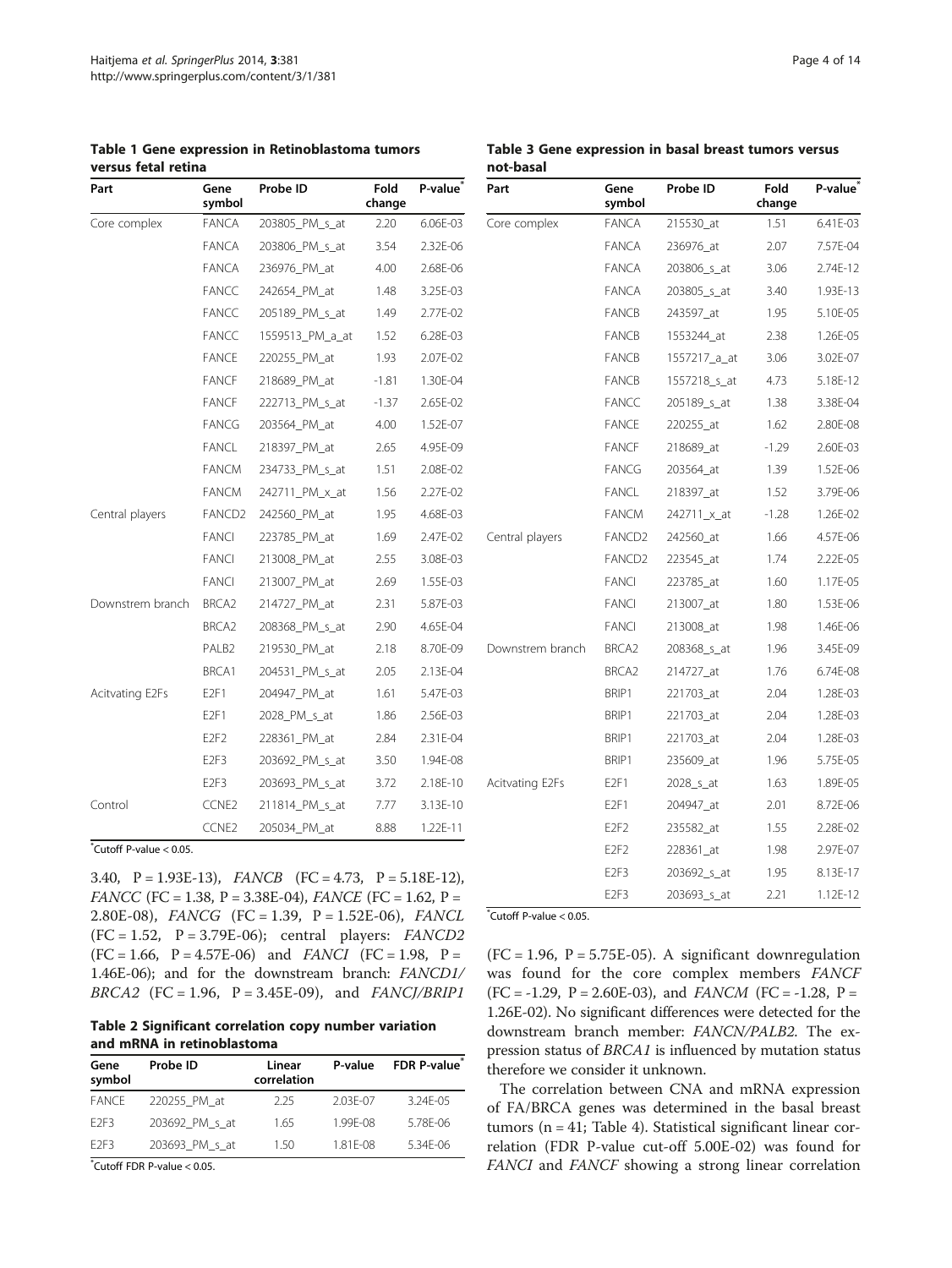<span id="page-4-0"></span>Table 4 Significant correlation copy number variation and mRNA in basal-like tumors

| Gene<br>symbol   | Probe ID    | Linear<br>correlation | P-value      | FDR P-value** |
|------------------|-------------|-----------------------|--------------|---------------|
| <b>FANCI</b>     | 213007 at   | 0.77                  | 3.23F-09     | $1.61F - 07$  |
| <b>FANCE</b>     | 222713 s at | 0.73                  | 4.93F-08     | 1.23F-06      |
| <b>FANCI</b>     | 213008 at   | 0.72                  | $9.63F - 08$ | $1.61F - 06$  |
| F <sub>2F3</sub> | 203693 s at | 0.70                  | 4.05F-07     | $5.06F - 06$  |
| <b>FANCE</b>     | 218689 at   | 0.68                  | 1.19F-06     | $1.19F - 0.5$ |
| F <sub>2F3</sub> | 203693 s at | 0.66                  | $3.04F - 06$ | $2.54F - 0.5$ |
| F <sub>2F3</sub> | 203692_s_at | 0.60                  | 3.75E-05     | 2.68F-04      |

 $*$ Cutoff > 0.60;  $*$ <sup>\*</sup>Cutoff FDR P-value < 0.05.

(> 0.60), suggesting that differences in gene expression are driven by CNAs.

#### 2.3 E2F involvement

To determine which E2F transcription factors could be associated with upregulation of FA genes, we studied also the mRNA expression levels of activating E2F genes (E2F1, E2F2, E2F3) in RB1-mutated retinoblastoma and in basal breast tumors.

In RB1-mutated retinoblastoma, all three activating E2Fs were significantly upregulated: E2F1 (FC = 1.86,  $P = 2.56E-03$ ,  $E2F2$  (FC = 2.84,  $P = 2.31E-04$ ), and  $E2F3$  $(FC = 3.72, P = 2.18E-10; Table 1).$  $(FC = 3.72, P = 2.18E-10; Table 1).$  $(FC = 3.72, P = 2.18E-10; Table 1).$  Upregulation of the activating E2F genes was also found in basal versus notbasal breast cancer:  $E2F1$  (FC = 2.01, P = 8.72E-06),  $E2F2$  $(FC = 1.98, P = 2.97E-07)$ , and  $E2F3$   $(FC = 1.95, P = 8.13E-07)$ 17; Table [3](#page-3-0)). Importantly, E2F3 upregulation was in both cases (retinoblastoma and basal breast cancer) driven by a CNA, since a strong correlation was found between CNA and mRNA expression (FDR P-value cut-off 5.00E-02; Tables [2](#page-3-0) and 4).

#### 2.4 Differential regulation of FA/BRCA genes

Established cell-cycle and E2F target genes, such as CCNE2 are commonly robustly regulated by proliferative stimuli (see also Figure [1](#page-2-0) and Additional file [1](#page-10-0): Figure S1). To further group FA/BRCA genes in relation to cell cycle regulation and induction by proliferative stimuli we used two decision trees (Figure [2](#page-5-0)). For each criterion in the decision trees, genes received points which are summarized in Table [5](#page-6-0).

In the first approach, cell cycle regulated genes were selected based on their behaviour in the human cell models. In the T98G model the average value of time point 12–16 should have a MFC > 2.0, while in the diploid fibroblasts time point 18 should have a MFC > 2.0 (Figure [2a](#page-5-0)). This approach allows to interrogate induction prior to entry of S phase; the usual pattern for regulation at the mRNA level for genes playing a role in S phase. Based on these criteria, "regulated" genes turned

out to be the core complex members: FANCA, FANCB, FANCG, and FANCM; central players: FANCD2 and FANCI; and for the downstream branch: FANCD1/ BRCA2, FANCN/PALB2, FANCJ/BRIP1, and BRCA1 (Additional file [2](#page-10-0): Table S2). The core complex member FANCE was only considered regulated in the T98G cell line, whereas FANCC and FANCL only in the EVA-F fibroblasts. The core complex member FANCF was in both cell types considered not regulated.

In the second approach, to select for proliferation stimulated genes, we used the criterion 'fold change > 2' in combination with significant P-values (Figure [2](#page-5-0)b) based on their behaviour in RB1-linked cancers. Upregulation of FA genes was found in both the retinoblastoma as well as in basal breast tumors. Only a few expression differences were possibly driven by CNA (FANCE, FANCF, and FANCI). The only gene that was consistently upregulated in both retinoblastoma as well as in basal breast tumors was FANCA (Additional file [2:](#page-10-0) Table S3).

The results of the combined scoring (Figure [2](#page-5-0)) are summarized in Table [5](#page-6-0); a gene can have maximal 4 points, reflecting induction in all 4 contexts. Only FANCA turned out to have 4 points. The following genes obtained all 3 points: FANCB, FANCG, FANCI, FANCD1/BRCA2, FANCN/PALB2, BRCA1, and FANCJ/BRIP1. FANCF turned out not to be upregulated in both cell models and in the primary tumors its expression was also low which was correlated with CNA. The results indicate differential regulation of FA genes in response to proliferative stimuli, with FANCA the most regulated.

## 2.4.1 In silico analysis to determine coregulation of FA/BRCA genes

To further study coregulation, we performed in silico studies using the most regulated gene, i.e. FANCA, as the starting point. Firstly, we analyzed the correlation of FANCA with other genes with help of two online annotation tools, BioGPS (Wu et al. [2009\)](#page-13-0) and GeneFriends ([http://genefriends.org/microArray/\)](http://genefriends.org/microArray/) (van Dam et al. [2012](#page-12-0)). With the first tool BioGPS the dataset GeneAtlas U133A, gcrma was analyzed (Su et al. [2004](#page-12-0)). This allowed us to interrogate the overall gene expression profile of a panel of 79 different human tissues, including several cell lines from the NCI-60 cancer cell panel. The analysis of the gene expression pattern of FANCA indicated a strong correlation  $(> 0.7)$  with BRCA1 (0.7851), and FANCE (0.7402; Table [6](#page-7-0)).

The second tool GeneFriends identifies co-expressed genes in a genome wide co-expression map over 4,000 human microarray datasets. The underlying datasets were derived from a variety of conditions. Searching Gene-Friends with FANCA returns in the top list FANCA itself with a co-expressed value of 1.0 as expected. Intriguingly, only co-expression of FANCA with BRCA1 was found and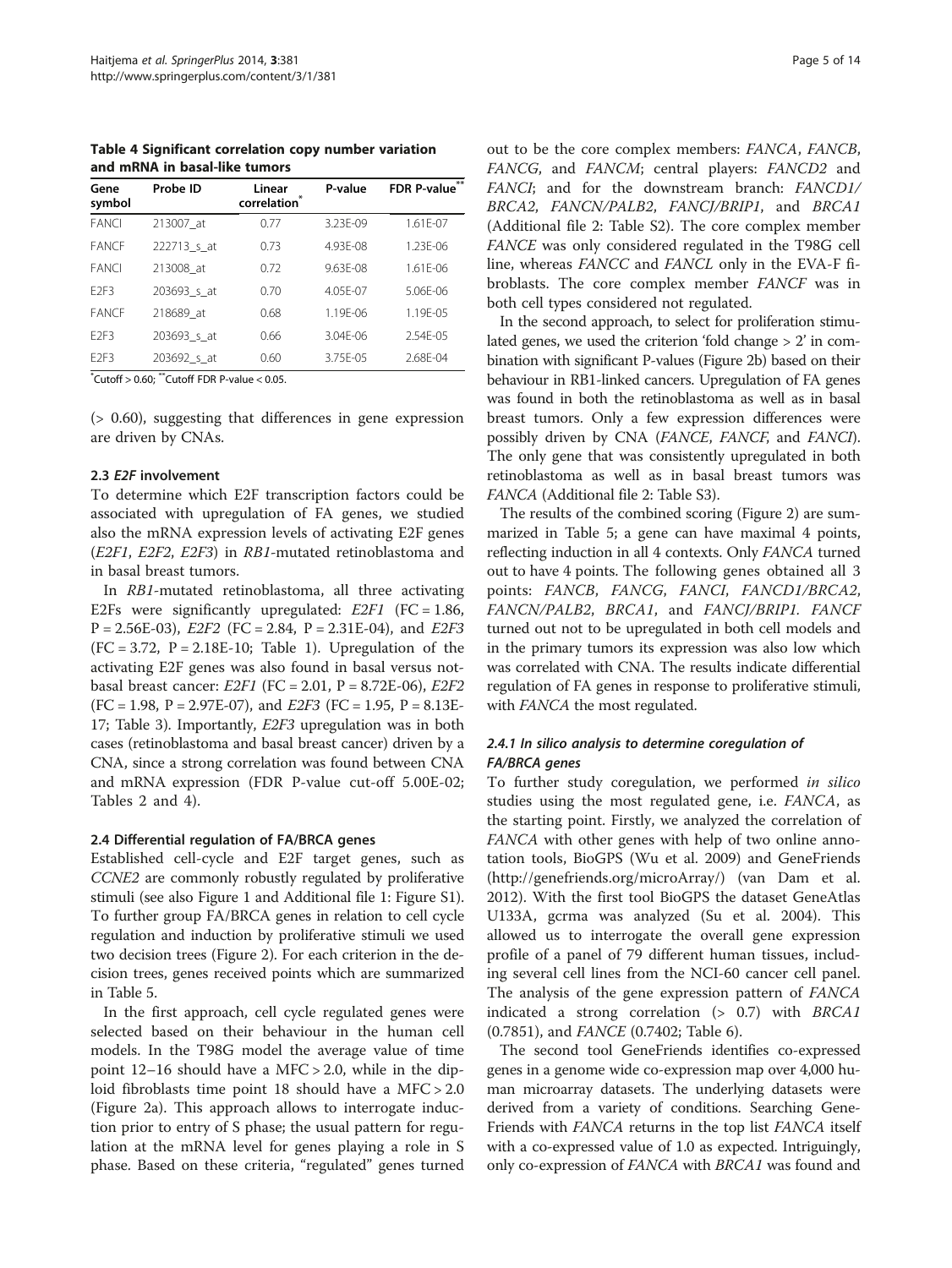not with other FA/BRCA genes in the top 50 list. The coexpression value of FANCA with BRCA1 was 0.708 indicating that  $FANCA$  is increased in expression ( $\geq 2$  fold) in 70.8% of the cases when BRCA1 is increased in expression (≥2 fold; Additional file [2](#page-10-0): Table S4). The strong correlation of FANCA with BRCA1 found with two different approaches, suggest that these two genes are frequently coexpressed. With GeneFriends, we further analyzed which genes are frequently coregulated with both FANCA and BRCA1 (Additional file [2:](#page-10-0) Table S5). Enrichment analysis of this gene set revealed Medical Subject Heading Terms (MeSH; top 3; Additional file [2](#page-10-0): Table S6) genomic instability (P-value: 4.42E-04), microcephaly (P-value: 8.33E-04),

and Bloom syndrome (P-value: 3.33E-03) and an enrichment for the cellular component centrosome (GO:0005813; P-value: 3.55E-08; Additional file [2:](#page-10-0) Table S7).

## 2.4.2 Coregulation of FANCA and BRCA1

Combining the results of the studies in the cell models and the tumors with the *in silico* data (Figure 2; Table [5](#page-6-0); and Additional file [2](#page-10-0): Table S4), reveals a high degree of coregulation of FANCA and BRCA1, with E2F3 as a possible important driver for cell-cycle regulated expression. To evaluate the degree of FANCA-BRCA1 co-expression, we measured the correlation coefficient of FANCA and BRCA1 expression in the Rb-tumor cohort (Figure [3\)](#page-8-0). A

<span id="page-5-0"></span>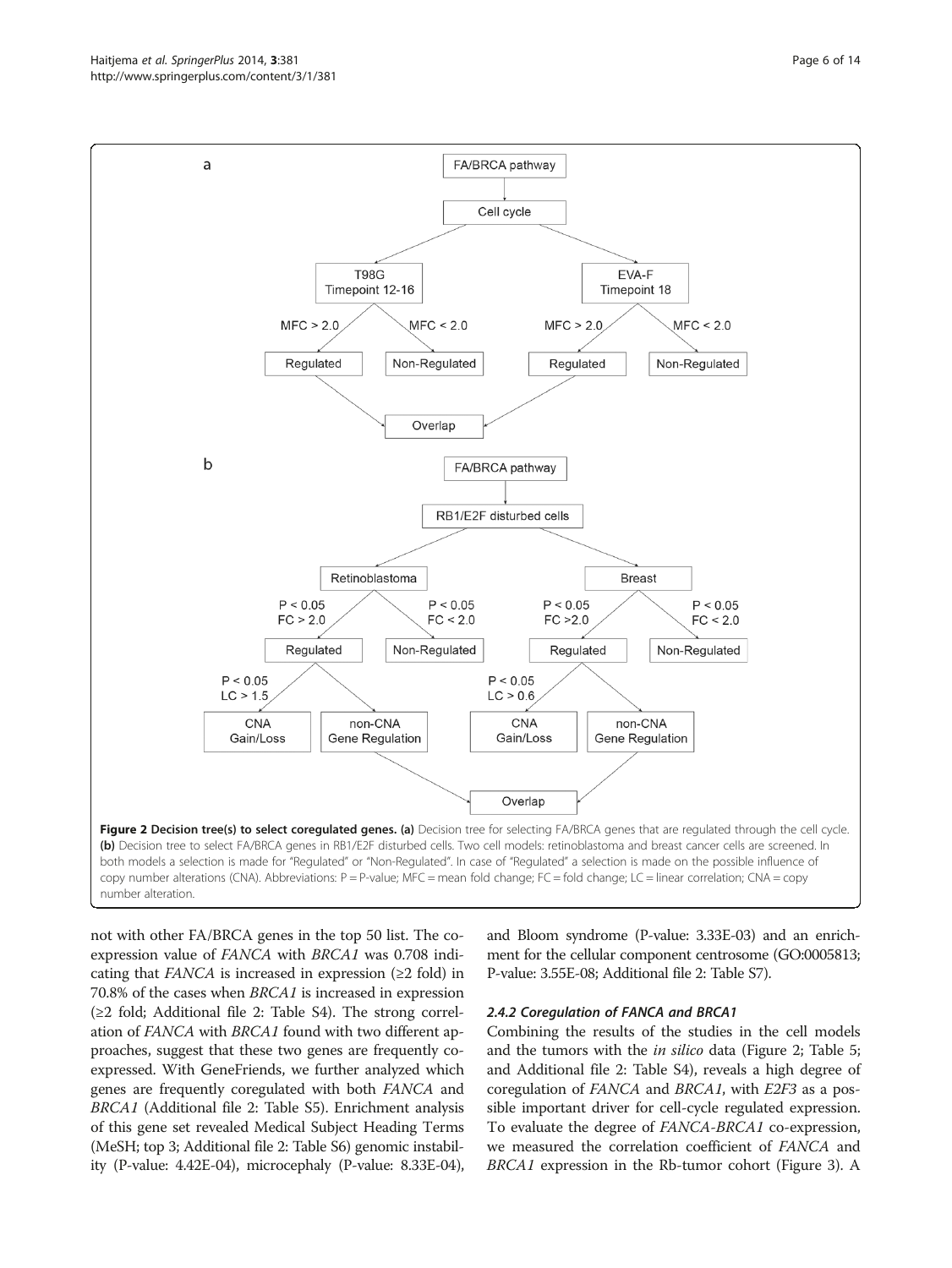|                   |                    | Cell cycle model |              | RB1/E2F disturbed cancers |                            |              |
|-------------------|--------------------|------------------|--------------|---------------------------|----------------------------|--------------|
| Part              | Gene symbol        | <b>T98G</b>      | <b>EVA-F</b> | Retinoblastoma            | <b>Basal breast tumors</b> | <b>Total</b> |
| Core complex      | FANCA              |                  |              |                           |                            | 4            |
|                   | <b>FANCB</b>       |                  |              |                           |                            |              |
|                   | FANCC              |                  |              |                           |                            |              |
|                   | <b>FANCE</b>       |                  | Ω            |                           |                            |              |
|                   | <b>FANCF</b>       |                  | $\Omega$     |                           |                            | $\Omega$     |
|                   | FANCG              |                  |              |                           |                            |              |
|                   | <b>FANCL</b>       |                  |              |                           |                            |              |
|                   | <b>FANCM</b>       |                  |              |                           |                            |              |
| Central players   | FANCD <sub>2</sub> |                  |              |                           |                            |              |
|                   | <b>FANCI</b>       |                  |              |                           |                            |              |
| Downstream branch | FANCD1/BRCA2       |                  |              |                           |                            |              |
|                   | FANCN/PALB2        |                  |              |                           |                            |              |
|                   | BRCA1              |                  |              |                           |                            |              |
|                   | FANCJ/BRIP1        |                  |              |                           |                            |              |

<span id="page-6-0"></span>Table 5 Scoring scheme regulated expression FA/BRCA genes

1 point = regulated;  $0 = not required$ .

strong linear correlation was found for co-expression of FANCA and BRCA1 (Pearson: 0.72). Interestingly, when adding the E2F3 expression to the FANCA and BRCA1 gene expression correlation, tumor samples with relatively low expression of FANCA and BRCA1 had also low E2F3 and vice versa (Figure [3](#page-8-0)). This suggests a possible role for E2F3 as a key driver for the gene regulation of the studied genes, and in particularly FANCA and BRCA1. Three established E2F3 target genes, CCNE1, FEN1, and PCNA, displayed a similar pattern (results not shown). As noted above, the Rb samples with MYCN amplifications have relative low level of expression for both genes.

## 3 Discussion and conclusion

We found evidence for highly divergent cell cycle regulation of FA pathway genes, with FANCA being the only gene upregulated  $\geq 2$ -fold in all four assayed conditions. Cell cycle upregulation is associated with the E2F/RB1 network; inactivation of RB1 due to mutation results in higher levels of specific FA genes. Importantly, our studies also indicate that RB1-mutated retinoblastoma are not characterized by a general upregulation of the canonical FA pathway, since the important core complex member FANCF turned out to be lower expressed associated with low DNA copy numbers; a finding with direct therapeutic implications. Surprisingly, two tools exploiting public data sets indicated coregulation of FANCA (acting in the upstream branch of the FA network) with BRCA1 (acting downstream).

The encoded proteins of coregulated genes often participate in the same pathway. When we characterized the expression of genes of the FA/BRCA-pathway, we found

evidence for highly divergent cell type and stimulusdependent regulation of mRNA levels for the FA pathway, which only can become apparent by in parallel comparisons as done in this study. Especially, the genes encoding for proteins which build up the core complex show strikingly different levels of cell cycle regulation. When comparing the individual subcomplexes from the core complex, one member of a subcomplex turned out to be stronger cell cycle regulated than the other member(s), e.g. FANCA versus FANCG (Figure [1b](#page-2-0)). Interestingly, the more strongly cell cycle regulated gene of each subcomplex contains Nuclear Localization Signal (NLS) encoding sequences, while the other partner(s) lacks a positive motif score (Haitjema et al. [2013](#page-11-0)). It could be hypothesized that the FA genes/proteins of the core complex bearing NLSs constitute the driving forces for nuclear complex assembly. Overall, in our assays, FANCA turned out to be most affected by proliferative stimuli. In line with this, FANCA induction had also been observed employing two other cell-cycle approaches (Whitfield et al. [2002](#page-12-0); Hoskins et al. [2008](#page-11-0)). Together, this provides evidence for strong cell cycle regulation of especially FANCA.

As could be expected, there is an involvement of the RB1/E2F pathway in the regulation of FA genes, as had already been noted for selected FA genes (Tategu et al. [2007](#page-12-0); Hoskins et al. [2008](#page-11-0)). Here, we focused on the FA/ BRCA gene expression in cancers with disrupted RB1/E2F pathway, which further underscored the interplay of both pathways. Moreover, we showed that in MYCN-amplified retinoblastoma, with an intact RB1/E2F pathway, FANCA (and also BRCA1) are downregulated compared to RB1 mutated retinoblastoma. FANCA was also found to be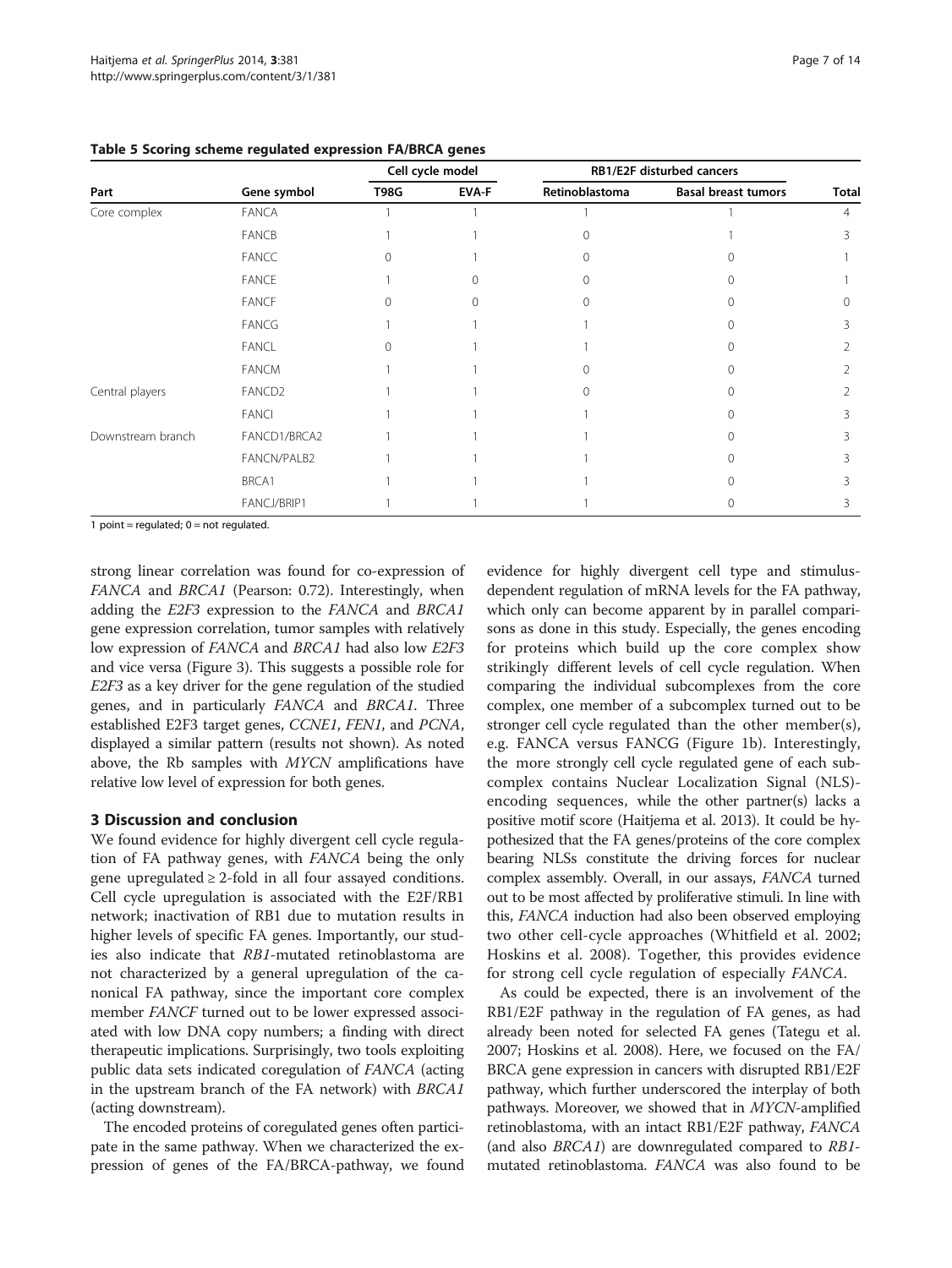<span id="page-7-0"></span>Table 6 Gene correlation mRNA expression pattern with **FANCA** 

| Symbol            | Reporter        | Correlation <sup>®</sup> |
|-------------------|-----------------|--------------------------|
| <b>FANCA</b>      | 203806_S_AT     | 1.0000                   |
| CCDC85A           | GNF1H07976 AT   | 0.9214                   |
| SUSD3             | GNF1H08030 AT   | 0.8978                   |
| NLRP11            | GNF1H07113_AT   | 0.8752                   |
| <b>RPAIN</b>      | 216962_AT       | 0.8719                   |
| WDR43             | 214662 AT       | 0.8525                   |
| PNPT1             | GNF1H09065 S AT | 0.8510                   |
| <b>AICDA</b>      | 219841 AT       | 0.8462                   |
| $C3$ orf $37$     | 201678 S AT     | 0.8370                   |
| PRAMEF24P         | GNF1H08246 AT   | 0.8104                   |
| E <sub>2F5</sub>  | 221586 S AT     | 0.8014                   |
| BACH <sub>2</sub> | 221234_S_AT     | 0.7903                   |
| RFC1              | 208021_S_AT     | 0.7869                   |
| MRPI 48           | GNF1H02267_S_AT | 0.7864                   |
|                   | 217464_AT       | 0.7853                   |
| <b>BRCA1</b>      | 204531_S_AT     | 0.7851                   |
| BFSP <sub>2</sub> | 207399_AT       | 0.7657                   |
| RMI <sub>2</sub>  | GNF1H08947_AT   | 0.7636                   |
| TCF3              | 209152_S_AT     | 0.7603                   |
| LRMP              | 204674_AT       | 0.7549                   |
| <b>GCSAM</b>      | GNF1H07830_AT   | 0.7536                   |
|                   | GNF1H03417_S_AT | 0.7525                   |
| ELL3              | 219518_S_AT     | 0.7523                   |
| SHMT2             | 214095_AT       | 0.7442                   |
| <b>FANCE</b>      | 220255_AT       | 0.7402                   |
| ZNF804A           | 215767_AT       | 0.7352                   |
| ALDH5A1           | 203608_AT       | 0.7301                   |
| <b>ZNF232</b>     | 219123_AT       | 0.7244                   |
| LRMP              | 35974_AT        | 0.7173                   |
| MTHFD1L           | GNF1H02482_S_AT | 0.7126                   |
| ISG15             | 205483_S_AT     | 0.7115                   |
| PRDM15            | GNF1H10126_AT   | 0.7032                   |

\* Correlation Cutoff: > 0.7; Bold: Genes of interest.

upregulated in basal breast tumors compared to not-basal breast tumors.

We as well show that activating E2F genes are associated with upregulation of FA genes. Intriguingly, overexpression of E2F3 strongly correlates with a high expression of FANCA and BRCA1 in RB1-mutated retinoblastoma, while in MYCN-amplified retinoblastoma all three genes show relatively low expression. FANCA and BRCA1 had already been denoted as E2F3-target genes in two other settings, while importantly no other FA/BRCA genes were identified (Polager et al. [2002](#page-12-0); Bild et al. [2006\)](#page-11-0). However, also other E2F genes likely contribute to the activation of FA genes (Tategu et al. [2007](#page-12-0); Hoskins et al. [2008](#page-11-0)).

In all, no evidence was found for coordinate upregulation of the canonical FA pathway in response to proliferative stimuli. Due to low levels of the FANCF gene, the FA/ BRCA-pathway may in fact be hypo-activated in fullblown retinoblastoma. Downregulation of *FANCF* mRNA levels in primary RB1-mutated retinoblastoma had been noted before (Ganguly and Shields [2010\)](#page-11-0). Hyperactivation of the FA/BRCA-pathway has been associated with resistance against certain drugs including melphalan, while repression of the FA/BRCA-pathway has been linked with sensitivity. The combination of upregulation of specific FA genes with low FANCF expression and therefore likely low FANCF protein might explain the intermediate melphalan sensitivity observed in retinoblastoma cell lines [unpublished data], and why melphalan treatment can be successful in a subset of retinoblastoma patients (Venturi et al. [2013\)](#page-12-0). Low levels of FANCF gene expression correlated with low levels of DNA was also found in basal breast cancer. Downregulation of FANCF due to hypermethylation of the FANCF promoter has also been reported in other tumors (Tischkowitz et al. [2003;](#page-12-0) Narayan et al. [2004;](#page-12-0) Wreesmann et al. [2007\)](#page-12-0). The inactivation and/or low levels of FANCF which therefore disrupts the canonical FA pathway might also enhance alternative routes/ functions of FA proteins, such as e.g. a FANCA-BRCA1 subcomplex (Folias et al. [2002](#page-11-0)).

In retinoblastoma upregulation of FA genes is an early event, since the first and second hit evolves mutations in the RB1 gene. In addition, gain in copy numbers of E2F3 have already been found in retinoma, which is currently regarded as the precursor of retinoblastoma (Sampieri et al. [2008](#page-12-0)). It could be hypothesized, that in early stages FA pathway activation may aid tumorigenesis. The low FANCF levels observed in full-blown tumors, nevertheless, suggest that at later stages there may be a selection against hyperactivation of the FA pathway. This order is in accordance with a recent model described for the action of the transforming human papillomavirus (HPV) E7 protein. The FA pathway has been shown to be upregulated upon HPV infection (the transforming HPV protein E7 binds to RB1 releasing E2F to transactivate its targets), though the same activated FA pathway limits the accumulation of E7 - and thereby infection or transformation - via an unknown mechanism (Hoskins et al. [2012](#page-11-0)). Therefore, both in viral and non-viral RB1-linked cancers, an early general upregulation of the FA network may be followed by a dampening of the same network via other mechanisms (Figure [4\)](#page-8-0). Upregulation of FA genes could be related to prevention of replication stress in which the FA/BRCA pathway plays a role (Schlacher et al. [2012\)](#page-12-0). Reduction of replication stress at certain times of tumorigenesis might reduce DNA-damage induced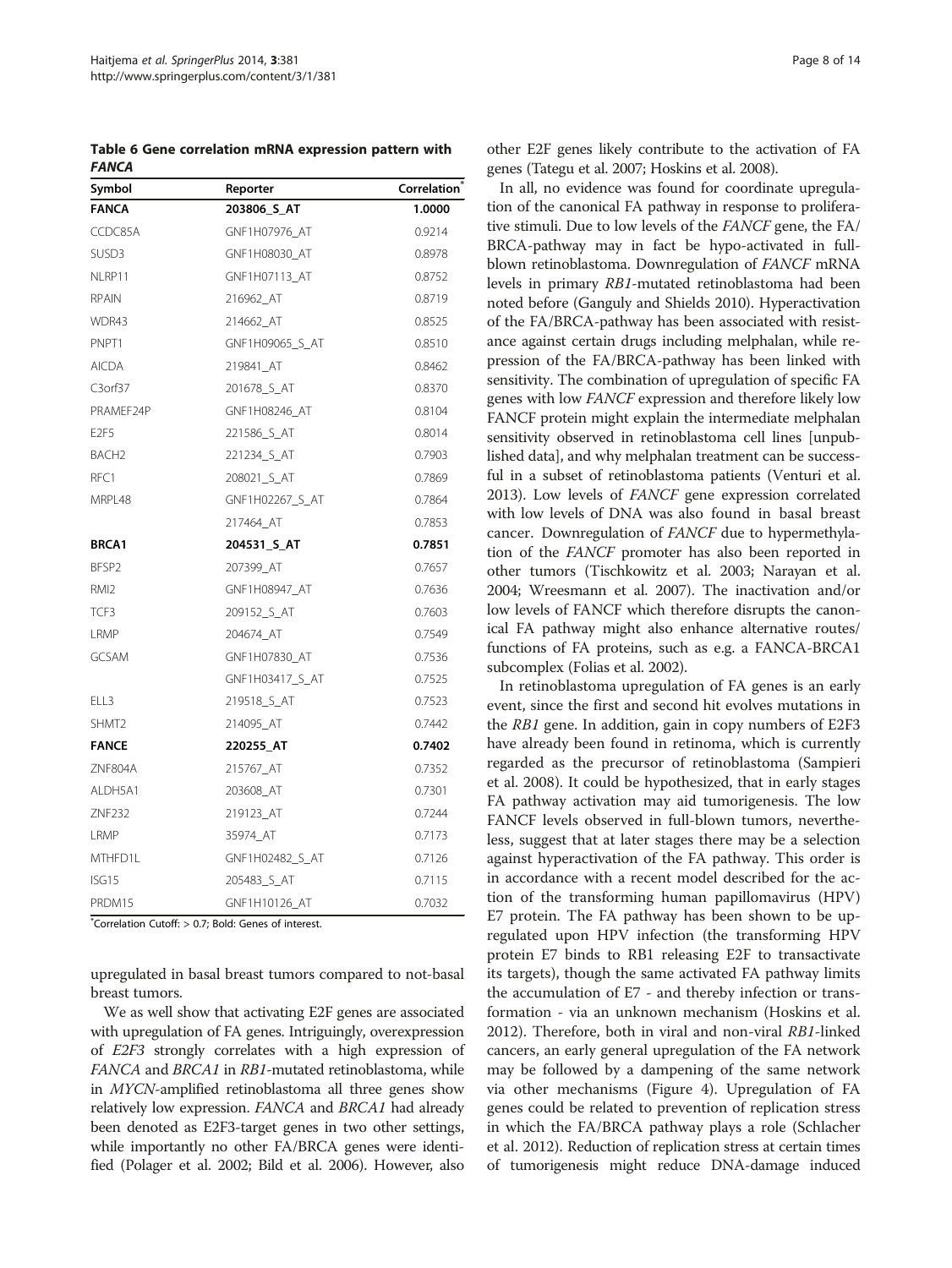<span id="page-8-0"></span>



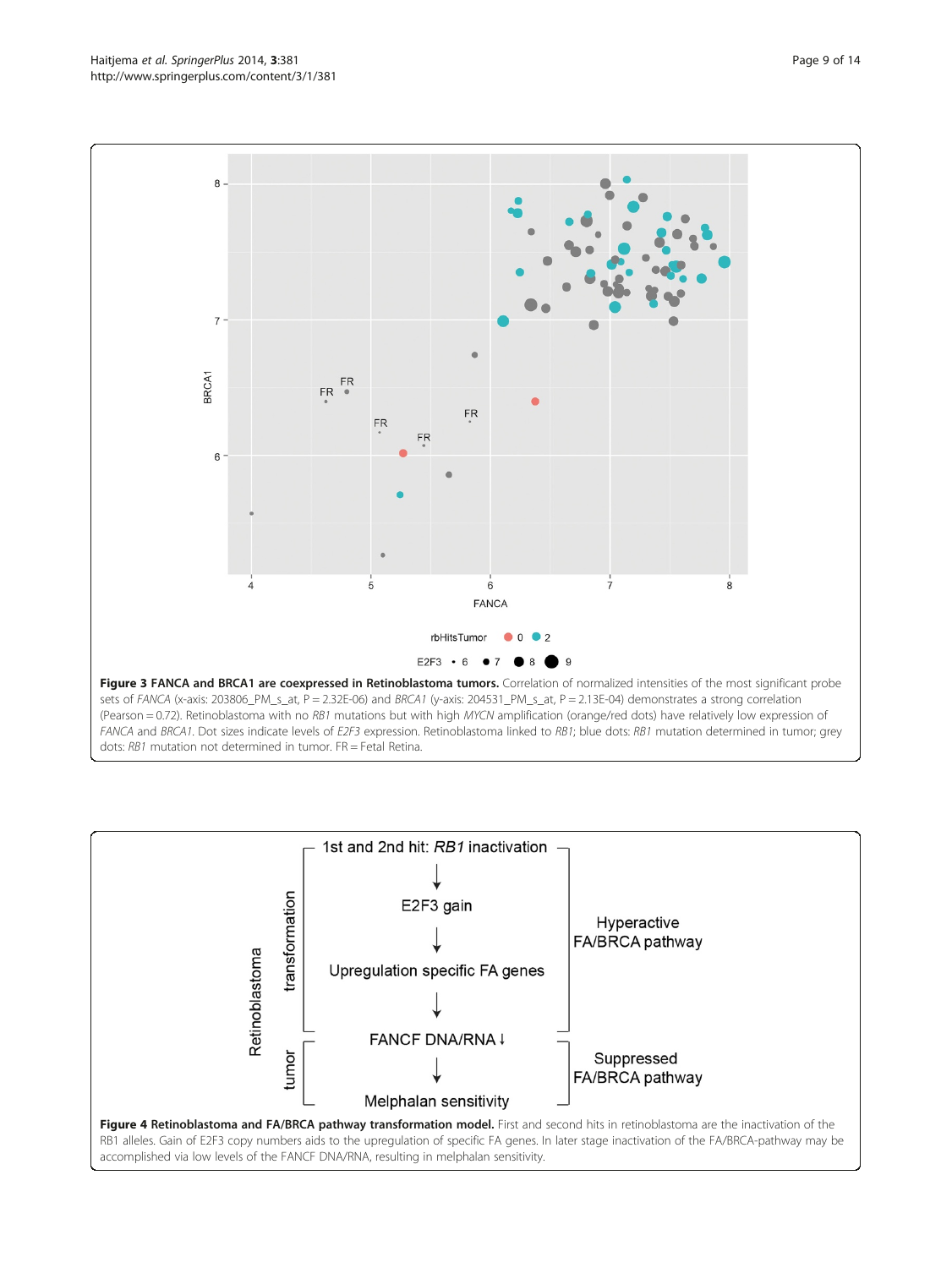apoptosis thereby facilitating tumorigenesis (Hills and Diffley [2014](#page-11-0)).

Our analysis suggests also the possible relevance of subnetworks of the FA pathway in pathology. Two tools exploiting public data sets indicated coregulation of FANCA - functioning in the upstream branch of the classic FA network - with BRCA1 functioning in the downstream branch. In fact, coregulation of FANCA and BRCA1 was also observed in studies on the transcription factor SMAD4 (Bornstein et al. [2009;](#page-11-0) Meier and Schindler [2011\)](#page-12-0). In our previous published prioritization approach based on FA protein properties, BRCA1 and FANCA were number one and three, respectively (Haitjema et al. [2013](#page-11-0)); resembling also each other on multiple intrinsic protein properties.

Additional analysis of genes co-expressed with FANCA and BRCA1, showed enrichment for the cellular component centrosome. In line with this, FANCA and BRCA1, but also the inducing transcription factor E2F3, have all three been associated with centrosome function (Saavedra et al. [2003](#page-12-0); Kais et al. [2012;](#page-11-0) Kim et al. [2013](#page-11-0)); loss gives rise to aberrant centrosomes. Importantly, in BRCA1 this function could be separated from its function in homologous recombination. In accordance with this, in uterine leiomyomas FANCA and BRCA1 are both lowly expressed (Cirilo et al. [2013](#page-11-0)), and these tumors display centrosome dysfunction (Shan et al. [2012\)](#page-12-0). Intriguingly, centrosome amplification causes microcephaly (Marthiens et al. [2013\)](#page-12-0), a MeSH term we find enriched in the coexpressed genes.

BRCA1 has not been considered an FA gene, until recently, when a female patient diagnosed with ovarian cancer appeared to harbour biallelic mutations in BRCA1 and should be regarded as a FA patient (Domchek et al. [2013](#page-11-0)). The affected individual presented with microcephaly and, as expected, was extremely sensitive to cross-linking drugs. Since BRCA1 and FANCA have been shown to interact (Folias et al. [2002](#page-11-0)), this warrants further study to explore how precisely FANCA and BRCA1 interact.

In summary, FA genes show a variable level of cell cycle regulation. Upregulation of a subset of genes of the FA network may be a common theme in RB1-mutated tumors. There may be a selection, however, against hyperactivation of the classic FA pathway in certain tumors. Furthermore, this study warrants further molecular studies of subcomplexes containing specific FA proteins, besides the canonical FA pathway, and their relevance for pathology, carcinogenesis and therapy response.

## 4 Methods

## 4.1 Cell and culture conditions

T98G glioblastoma cells (obtained from ATCC®) were cultured in Dulbecco's modified Eagle medium (DMEM) containing 1 g/L D-Glucose supplemented with 10% foetal

bovine serum (FBS). EVA-F primary diploid fibroblasts (obtained from a 23-year old female control; established and propagated at VUmc) were cultured in DMEM containing 4.5 g/L D-Glucose supplemented with 10% foetal bovine serum (FBS). To induce growth arrest, subconfluent cells were grown for 72 h in DMEM supplemented with 0.2% FBS. Cells were harvested at specific time points after restimulation with 10% FBS. Cell cycle analysis was performed as described previously (Stoepker et al. [2011](#page-12-0)). For EVA-F fibroblast, the karyotype was determined (EVA-F:  $45.18 \pm$  SEM 0.25 chromosomes, n = 40 metaphases).

## 4.2 RT-PCR and quantitative real-time PCR

Total RNA was extracted (High Pure Isolation Kit; Roche) and cDNA was prepared (iScriptcDNA Synthesis Kit; Biorad). The mRNA levels were quantified by real-time quantitative polymerase chain reactions (SYBR Green reaction kit; LightCycler 480, Roche). Relative gene expression, in terms of mean fold changes (MFC), was calculated via the  $2^{\triangle\Delta C}$ <sub>T</sub> method (Livak and Schmittgen [2001\)](#page-12-0). Primer design was optimized for quantitative mRNA profiling. The primers generated amplicons of  $\sim$ 100 to 250 bp with a minimum GC content of 40%; forward and reverse primers were on different exons to avoid genomic products (except for FANCF which has only on exon). As controls, primer sets for the established cell cycle marker gene CCNE2 and for the housekeeping gene TBP were used. Specific primer pairs were designed using the Primer3 program (Primer3 Version 0.4.0; [http://bioinfo.ut.ee/](http://bioinfo.ut.ee/primer3-0.4.0/primer3/) [primer3-0.4.0/primer3/\)](http://bioinfo.ut.ee/primer3-0.4.0/primer3/) for the genes as follows:

FANCA: 5′-CACACGCTTGGCAGTGTAAT-3′ and 5′- CGCAAAGCTCCACTCTCTCT-3';

FANCB: 5′-CGCTGCGTTGAGTTTCATAA-′3 and 5′-TGGGACAATAGGCATCACAA-3′;

FANCC: 5′-ATTCCGGGTTGTTGATGAGA-3′and 5′- TGCTTGCTTGCTTTCTCCAG-3′;

BRCA2/FANCD1: 5′-ATGGCTCATACCCTCCAATG-3′ and 5′-TTCCATAGCTGCCAGTTTCC-3′;

FANCD2: 5′-TCCGACTTGACCCAAACTTC-3′ and 5′- GTGATGGCAAAACACAATGC-3′;

FANCE: 5′-TGATCTCAGCCTCAGCAATG-3′ and 5′- GGAGGTCAGGGCAGTTGTAA-3′;

FANCF: 5′-CTAACTGCCCTGGAGACCTG-3′ and 5′-CGCTGAGACCCAAAACTTGT-3′;

FANCG: 5′-CGCCCTAATTAGTCGTGGAC-3′ and 5′- TCCCTCCGATCTAGCCTCTT-3′;

FANCI: 5′-AAGCGGGTAAAGCCAAAACT-3′ and 5′- CGCATAAACTCATTGCTGGA-3′;

BRIP1/FANCJ: 5′-GCTCTCAGAAGTCGGTTTCC-3′ and 5′-AGCAAGCTGTGACGGGTAAG-3′;

FANCL: 5′-GAAATTGATTTTCCAGCTCGTG-3′ and 5′-TGGTACCGTCAAGTTGATAAGC-3′;

FANCM: 5′-CACGAAGGGTTTTACCCAGA-3′ and 5′- ACCTTCTTCACCCACACAGG-3′;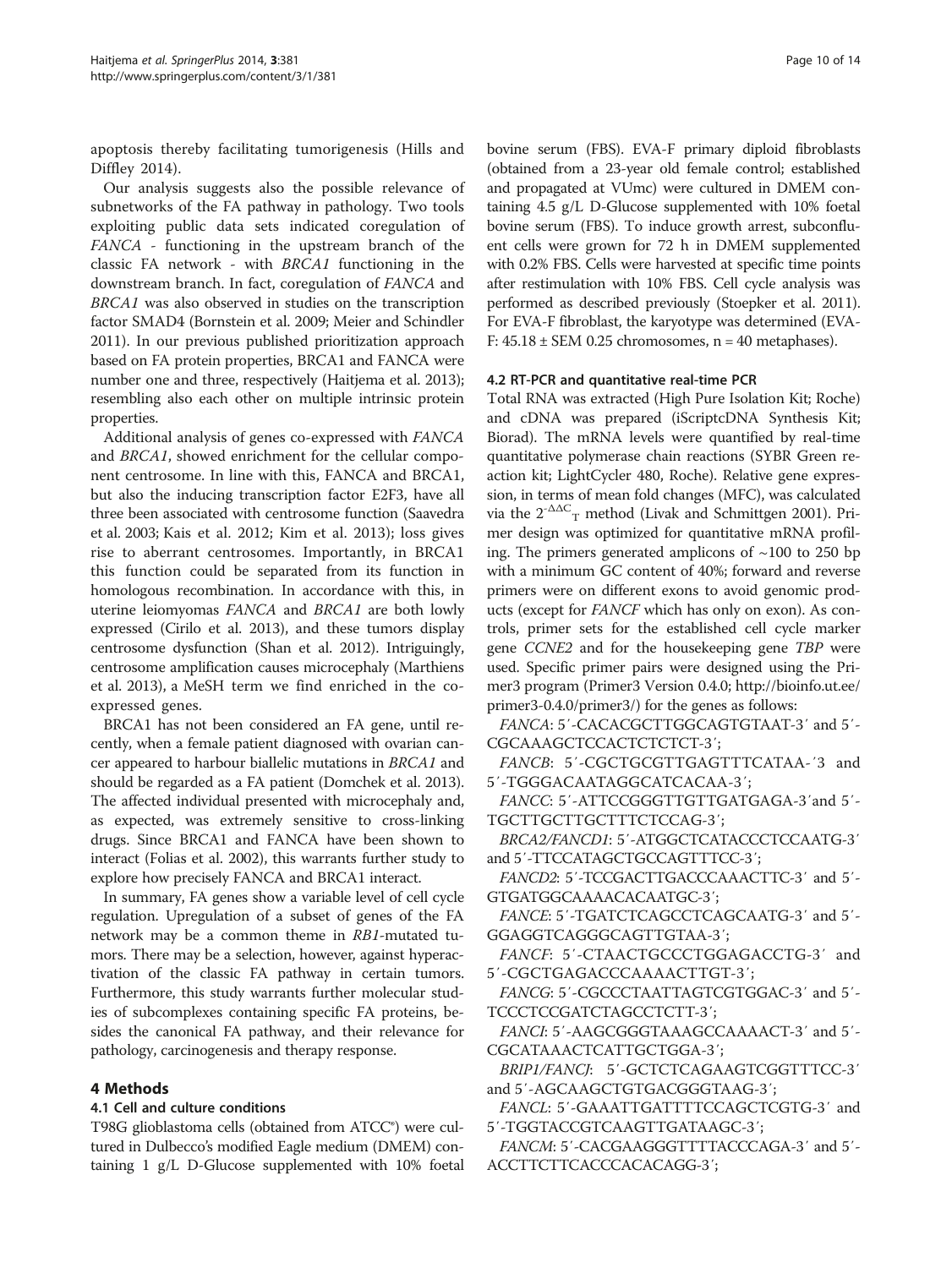<span id="page-10-0"></span>PALB2/FANCN: 5′-CTTGGCCTGACAAAGAGGAG-3′ and 5′-AAGCAGAGCTTCTTGCATCC-3′;

BRCA1: 5′-GAGTGAACCCGAAAATCCTTC-3′ and 5′-ACTGATTTCATCCCTGGTTCC-3′;

CCNE2: 5′-ACTGACTGCTGCTGCCTTGTGC-3′ and 5′-TCGGTGGTGTCATAATGCCTCC-3′;

TBP: 5′-TGCACAGGAGCCAAGAGTGAA-3′and 5′- CACATCACAGCTCCCCACCA-3′.

#### 4.3 Gene expression profiling

#### 4.3.1 Primary retinoblastoma tumors

Total RNA was isolated from 77 primary retinoblastoma tumors and 3 healthy fetal retina tissues (including 2 biological duplicates adding up to 5 control RNA-extracts). Biotinylated targets were prepared by published methods (Lipshutz et al. [1999](#page-11-0)) and hybridized to Affymetrix HT HG-U133 Plus PM arrays. Resulting raw CEL-files were normalized by robust multi-array average implementated by Bioconductor package affy (Gautier et al. [2004\)](#page-11-0). To identify genes differentially expressed between the retinoblastoma tumors and healthy fetal retina, empirical Bayes moderated t-statistics were calculated, implemented by the limma package (Smyth [2005](#page-12-0)) and p-values were adjusted by Benjamini and Hochberg multiple testing correction (Benjamini and Hochberg [1995\)](#page-11-0).

#### 4.3.2 Basal and not-basal breast tumors

Total RNA was isolated from 41 basal breast tumors (27 BRCA1 mutated) and 79 not-basal breast tumors (8 BRCA1 mutated) and cryostat sections using RNAzol B (Campro Scientific, Veenendaal, The Netherlands) and RNA quality and quantity was evaluated on a Agilent Bioanalyzer. Antisense biotinylated RNA was prepared and hybridized to Affymetrix HGU133\_Plus\_2.0 GeneChips, according to the manufacturer's guidelines (Affymetrix, Santa Clara, CA, USA). Gene expression signals were calculated using AffymetrixGeneChip analysis software MAS 5.0. Global scaling normalization was performed to bring the average signal intensity of the chips to a target of 100 before data analysis. The data was imported in Partek Genomics Suite 6.5 and Log2 transformed before analysis. ANOVA was then used to determine differentially expressed probe-sets.

## 4.4 Analysis of public data sets and gene set enrichment analysis

Two online annotation tools were used for in silico coregulation analysis: BioGPS (Wu et al. [2009\)](#page-13-0) and Gene-Friends ([http://genefriends.org/microArray/\)](http://genefriends.org/microArray/) (van Dam et al. [2012\)](#page-12-0). With BioGPS the data set GeneAtlas U133A, gcrma was analyzed, with the cut-off: >0.7 (Su et al. [2004](#page-12-0)). The human co-expression network was screened in GeneFriends. Enrichment analysis was performed with Genomatix GeneRanker (Genomatix Software GmbH, version 2013).

#### 4.5 Ethical standards

Retinoblastoma and breast cancer specimens were processed and analyzed in accordance with local ethics (VUmc).

## Additional files

[Additional file 1: Figure S1.](http://www.biomedcentral.com/content/supplementary/2193-1801-3-381-S1.tiff) Differential cell cycle regulation of FA genes in human EVA-F cells. (a - left panel) Cells were placed on medium with low serum (0.2% FBS) for 3 days resulting in cell cycle arrest. The addition of high serum medium (10% FBS) released cells resulting in synchronous progression through the cell cycle. Sampled cells at different time points were divided for Fluorescent Activated Cell Sorting (FACS) analysis. Data represents one representative synchronization experiment. Quantitative RT-PCR was performed on RNA samples from different time points and mean fold changes (MFC) were calculated relative to time point zero. Data represents duplo qPCR measurements of one representative synchronization experiment, SEM is indicated. (a - right panel) Cell cycle control CCNE2 (b) FANCA and FANCG (c) FANCB and FANCL (d) FANCE, FANCC, and FANCF (e) FANCM (f) FANCD2 and FANCI (g) BRCA2, PALB2, BRCA1, and BRIP1.

[Additional file 2: Table S1.](http://www.biomedcentral.com/content/supplementary/2193-1801-3-381-S2.doc) Expression in retinoblastoma tumors with MYCN amplification versus retinoblastoma tumors with RB1 mutations. Table S2 Summary regulation FA/BRCA-pathway genes cell model. Table S3 Summary results FA/BRCA-pathway genes "RB1/E2F disturbed cells". Table S4 Co-expressed genes with input gene FANCA. Table S5 Co-expressed genes with input gene FANCA and BRCA1. Table S6 Medical Subject Headings (MeSH) enrichment of 50 genes co-expressed with FANCA and BRCA1. Table S7 Cellular Components (GO) enrichment of 50 genes co-expressed with FANCA and BRCA1.

#### Abbreviations

CNA: Copy Number Alteration; DMEM: Dulbecco's modified Eagle medium; DSB: Double strand break; FA: Fanconi anemia; FACS: Fluorescent Activated Cell Sorting; FBS: Foetal bovine serum; FC: Fold Change; FDR: False Discovery Rate; MeSH: Medical Subject Heading; MFC: Mean Fold Change; RB: Retinoblastoma; SEM: Standard Error of the Mean.

#### Competing interests

The authors declare that they have no competing interests.

#### Authors' contributions

This study was conceived and designed by JCD and AH. The experiments were performed by AH, BMM, JALJ, DAPR and MAR. Analyzes of gene expression profiling was performed by BMM, IEK and MPGM. The manuscript was written by AH and JCD. The manuscript was reviewed and edited by JPdW (deceased), HM-H and HJ. All authors read and approved the final manuscript.

#### Acknowledgments

We express gratitude to all members of the Oncogenetics section and members of the Retinoblastoma team of the VU University Medical Center for useful discussions. We are grateful to the children affected with FA and their families who have donated tissues allowing the responsible FA genes to be cloned and the discovery of the FA pathway. We thank KiKa for supporting the retinoblastoma study.

#### Received: 14 April 2014 Accepted: 30 June 2014 Published: 28 July 2014

#### References

- Alter BP (2003) Cancer in Fanconi anemia, 1927-2001. Cancer 97:425–440, doi:10.1002/cncr.11046
- Apostolou S, Whitmore SA, Crawford J, Lennon G, Sutherland GR, Callen DF, Lanzano L, Savino M, D'Apolito M, Notarangeio A, Memeo E, Piemontese MR, Zelante L, Savoia A, Gibson RA, Tipping AJ, Morgan NV, Hassock S, Jansen S, de Ravel TJ, Van Berkell C, Pronk JC, Easton DF, Mathew CG, Levran O, Verlander PC, Batish SD, Erlich T, Auerbach AD, Cleton-Jansen A-M, Moerland EW, Cornelisse CJ, Doggett NA, Deaven LL, Moyzis RK (1996) Positional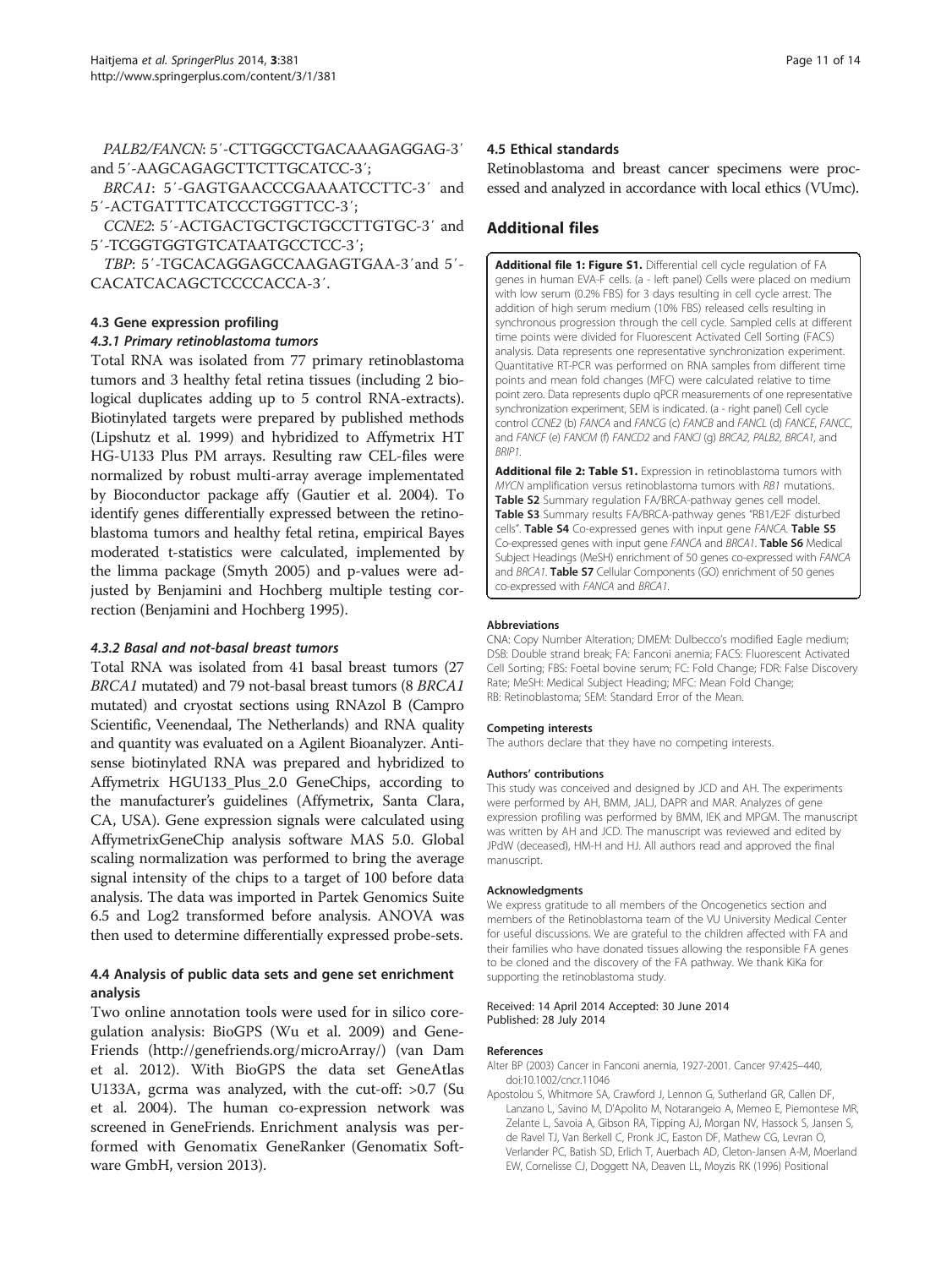<span id="page-11-0"></span>cloning of the Fanconi anaemia group A gene. Nat Genet 14:324–328, doi:10.1038/ng1196-324

- Auerbach A, Buchwald M, Joenje H (2001) Fanconi anemia. The metabolic and molecular bases of inherited disease, 8th edn. McGraw-Hill, New York, pp 753–768
- Benjamini Y, Hochberg Y (1995) Controlling the False Discovery Rate: A Practical and Powerful Approach to Multiple Testing. Journal of the Royal Statistical Society Series B (Methodological) 57:289–300, doi:10.2307/2346101
- Bild AH, Yao G, Chang JT, Wang Q, Potti A, Chasse D, Joshi M-B, Harpole D, Lancaster JM, Berchuck A, Olson JA Jr, Marks JR, Dressman HK, West M, Nevins JR (2006) Oncogenic pathway signatures in human cancers as a guide to targeted therapies. Nature 439:353-357, doi:10.1038/nature04296
- Bogliolo M, Schuster B, Stoepker C, Derkunt B, Su Y, Raams A, Trujillo JP, Minguillón J, Ramírez MJ, Pujol R, Casado JA, Baños R, Rio P, Knies K, Zúñiga S, Benítez J, Bueren JA, Jaspers NGJ, Schärer OD, de Winter JP, Schindler D, Surrallés J (2013) Mutations in ERCC4, Encoding the DNA-Repair Endonuclease XPF, Cause Fanconi Anemia. Am J Hum Genet 92:800–806, doi:10.1016/j. ajhg.2013.04.002
- Bornstein S, White R, Malkoski S, Oka M, Han G, Cleaver T, Reh D, Andersen P, Gross N, Olson S, Deng C, Lu S-L, Wang X-J (2009) Smad4 loss in mice causes spontaneous head and neck cancer with increased genomic instability and inflammation. J Clin Invest 119:3408–3419, doi:10.1172/JCI38854
- Chen Q, der Sluis PCV, Boulware D, Hazlehurst LA, Dalton WS (2005) The FA/ BRCA pathway is involved in melphalan-induced DNA interstrand cross-link repair and accounts for melphalan resistance in multiple myeloma cells. Blood 106:698–705, doi:10.1182/blood-2004-11-4286
- Chen H-Z, Tsai S-Y, Leone G (2009) Emerging roles of E2Fs in cancer: an exit from cell cycle control. Nat Rev Cancer 9:785–797, doi:10.1038/nrc2696
- Cirilo PDR, Marchi FA, de Camargo Barros Filho M, Rocha RM, Domingues MAC, Jurisica I, Pontes A, Rogatto SR (2013) An integrative genomic and transcriptomic analysis reveals potential targets associated with cell proliferation in uterine leiomyomas. PLoS ONE 8:e57901, doi:10.1371/ journal.pone.0057901
- D'Andrea AD (2013) BRCA1: A Missing Link in the Fanconi Anemia/BRCA Pathway. Cancer Discovery 3:376–378, doi:10.1158/2159-8290.CD-13-0044
- De Winter JP, Joenje H (2009) The genetic and molecular basis of Fanconi anemia. Mutat Res 668:11–19, doi:10.1016/j.mrfmmm.2008.11.004
- De Winter JP, Waisfisz Q, Rooimans MA, van Berkel CG, Bosnoyan-Collins L, Alon N, Carreau M, Bender O, Demuth I, Schindler D, Pronk JC, Arwert F, Hoehn H, Digweed M, Buchwald M, Joenje H (1998) The Fanconi anaemia group G gene FANCG is identical with XRCC9. Nat Genet 20:281–283, doi:10.1038/3093
- De Winter JP, Léveillé F, van Berkel CG, Rooimans MA, van Der Weel L, Steltenpool J, Demuth I, Morgan NV, Alon N, Bosnoyan-Collins L, Lightfoot J, Leegwater PA, Waisfisz Q, Komatsu K, Arwert F, Pronk JC, Mathew CG, Digweed M, Buchwald M, Joenje H (2000a) Isolation of a cDNA representing the Fanconi anemia complementation group E gene. Am J Hum Genet 67:1306–1308, doi:10.1016/S0002-9297(07)62959-0
- De Winter JP, Rooimans MA, van Der Weel L, van Berkel CG, Alon N, Bosnoyan-Collins L, de Groot J, Zhi Y, Waisfisz Q, Pronk JC, Arwert F, Mathew CG, Scheper RJ, Hoatlin ME, Buchwald M, Joenje H (2000b) The Fanconi anaemia gene FANCF encodes a novel protein with homology to ROM. Nat Genet 24:15–16, doi:10.1038/71626
- Dear PH (2009) Copy-number variation: the end of the human genome? Trends in Biotechnology 27:448–454, doi:10.1016/j.tibtech.2009.05.003
- Di Fiore R, D'Anneo A, Tesoriere G, Vento R (2013) RB1 in cancer: different mechanisms of RB1 inactivation and alterations of pRb pathway in tumorigenesis. J Cell Physiol 228:1676–1687, doi:10.1002/jcp.24329
- Domchek SM, Tang J, Stopfer J, Lilli DR, Hamel N, Tischkowitz M, Monteiro AN, Messick TE, Powers J, Yonker A, Couch FJ, Goldgar DE, Davidson HR, Nathanson KL, Foulkes WD, Greenberg RA (2013) Biallelic deleterious BRCA1 mutations in a woman with early-onset ovarian cancer. Cancer Discov, 3 (4):399–405, doi:10.1158/2159-8290.CD-12-0421. Epub 2012 Dec 26
- Dorsman JC, Levitus M, Rockx D, Rooimans MA, Oostra AB, Haitjema A, Bakker ST, Steltenpool J, Schuler D, Mohan S, Schindler D, Arwert F, Pals G, Mathew CG, Waisfisz Q, de Winter JP, Joenje H (2007) Identification of the Fanconi anemia complementation group I gene, FANCI. Cell Oncol 29:211–218
- Dunn JM, Phillips RA, Becker AJ, Gallie BL (1988) Identification of germline and somatic mutations affecting the retinoblastoma gene. Science 241:1797–1800
- Folias A, Matkovic M, Bruun D, Reid S, Hejna J, Grompe M, D'Andrea A, Moses R (2002) BRCA1 interacts directly with the Fanconi anemia protein FANCA. Hum Mol Genet 11:2591–2597
- Ganguly A, Shields CL (2010) Differential gene expression profile of retinoblastoma compared to normal retina. Mol Vis 16:1292–1303
- Gautier L, Cope L, Bolstad BM, Irizarry RA (2004) affy–analysis of Affymetrix GeneChip data at the probe level. Bioinformatics 20:307–315, doi:10.1093/ bioinformatics/btg405
- Haitjema A, Brandt BW, Ameziane N, May P, Heringa J, de Winter JP, Joenje H, Dorsman JC (2013) A Protein Prioritization Approach Tailored for the FA/ BRCA Pathway. PLoS ONE 8:e62017, doi:10.1371/journal.pone.0062017
- Henley SA, Dick FA (2012) The retinoblastoma family of proteins and their regulatory functions in the mammalian cell division cycle. Cell Div 7:10, doi:10.1186/1747-1028-7-10
- Henrichsen CN, Chaignat E, Reymond A (2009) Copy number variants, diseases and gene expression. Hum Mol Genet 18:R1–8, doi:10.1093/hmg/ddp011
- Herschkowitz JI, He X, Fan C, Perou CM (2008) The functional loss of the retinoblastoma tumour suppressor is a common event in basal-like and luminal B breast carcinomas. Breast Cancer Res 10:R75, doi:10.1186/bcr2142
- Hills SA, Diffley JFX (2014) DNA Replication and Oncogene-Induced Replicative Stress. Curr Biol 24:R435–R444, doi:10.1016/j.cub.2014.04.012
- Hoskins EE, Gunawardena RW, Habash KB, Wise-Draper TM, Jansen M, Knudsen ES, Wells SI (2008) Coordinate regulation of Fanconi anemia gene expression occurs through the Rb/E2F pathway. Oncogene 27:4798–4808, doi:10.1038/ onc.2008.121
- Hoskins EE, Morreale RJ, Werner SP, Higginbotham JM, Laimins LA, Lambert PF, Brown DR, Gillison ML, Nuovo GJ, Witte DP, Kim M-O, Davies SM, Mehta PA, Butsch Kovacic M, Wikenheiser-Brokamp KA, Wells SI (2012) The fanconi anemia pathway limits human papillomavirus replication. J Virol 86:8131–8138, doi:10.1128/JVI.00408-12
- Howlett NG, Taniguchi T, Olson S, Cox B, Waisfisz Q, De Die-Smulders C, Persky N, Grompe M, Joenje H, Pals G, Ikeda H, Fox EA, D'Andrea AD (2002) Biallelic inactivation of BRCA2 in Fanconi anemia. Science 297:606–609, doi:10.1126/ science.1073834
- Ishida R, Buchwald M (1982) Susceptibility of Fanconi's anemia lymphoblasts to DNA-cross-linking and alkylating agents. Cancer Res 42:4000–4006
- Kaddar T, Carreau M (2012) Fanconi anemia proteins and their interacting partners: a molecular puzzle. Anemia 2012:425814, doi:10.1155/2012/425814
- Kais Z, Chiba N, Ishioka C, Parvin JD (2012) Functional differences among BRCA1 missense mutations in the control of centrosome duplication. Oncogene 31:799–804, doi:10.1038/onc.2011.271
- Kim H, D'Andrea AD (2012) Regulation of DNA cross-link repair by the Fanconi anemia/BRCA pathway. Genes Dev 26:1393–1408, doi:10.1101/gad.195248.112
- Kim Y, Lach FP, Desetty R, Hanenberg H, Auerbach AD, Smogorzewska A (2011) Mutations of the SLX4 gene in Fanconi anemia. Nat Genet 43:142–146, doi:10.1038/ng.750
- Kim S, Hwang SK, Lee M, Kwak H, Son K, Yang J, Kim SH, Lee C-H (2013) Fanconi anemia complementation group A (FANCA) localizes to centrosomes and functions in the maintenance of centrosome integrity. Int J Biochem Cell Biol 45:1953–1961, doi:10.1016/j.biocel.2013.06.012
- Knudsen ES, Wang JYJ (2010) Targeting the RB-pathway in Cancer Therapy. Clin Cancer Res 16:1094–1099, doi:10.1158/1078-0432.CCR-09-0787
- Kuiper RP, Ligtenberg MJL, Hoogerbrugge N, Geurts van Kessel A (2010) Germline copy number variation and cancer risk. Curr Opin Genet Dev 20:282–289, doi:10.1016/j.gde.2010.03.005
- Kutler DI, Singh B, Satagopan J, Batish SD, Berwick M, Giampietro PF, Hanenberg H, Auerbach AD (2003) A 20-year perspective on the International Fanconi Anemia Registry (IFAR). Blood 101:1249–1256, doi:10.1182/blood-2002-07-2170
- Levitus M, Waisfisz Q, Godthelp BC, de Vries Y, Hussain S, Wiegant WW, Elghalbzouri-Maghrani E, Steltenpool J, Rooimans MA, Pals G, Arwert F, Mathew CG, Zdzienicka MZ, Hiom K, De Winter JP, Joenje H (2005) The DNA helicase BRIP1 is defective in Fanconi anemia complementation group J. Nat Genet 37:934–935, doi:10.1038/ng1625
- Levran O, Attwooll C, Henry RT, Milton KL, Neveling K, Rio P, Batish SD, Kalb R, Velleuer E, Barral S, Ott J, Petrini J, Schindler D, Hanenberg H, Auerbach AD (2005a) The BRCA1-interacting helicase BRIP1 is deficient in Fanconi anemia. Nat Genet 37:931–933, doi:10.1038/ng1624
- Levran O, Diotti R, Pujara K, Batish SD, Hanenberg H, Auerbach AD (2005b) Spectrum of sequence variations in the FANCA gene: An International Fanconi Anemia Registry (IFAR) study. Human Mutation 25:142–149, doi:10.1002/humu.20125
- Lipshutz RJ, Fodor SP, Gingeras TR, Lockhart DJ (1999) High density synthetic oligonucleotide arrays. Nat Genet 21:20–24, doi:10.1038/4447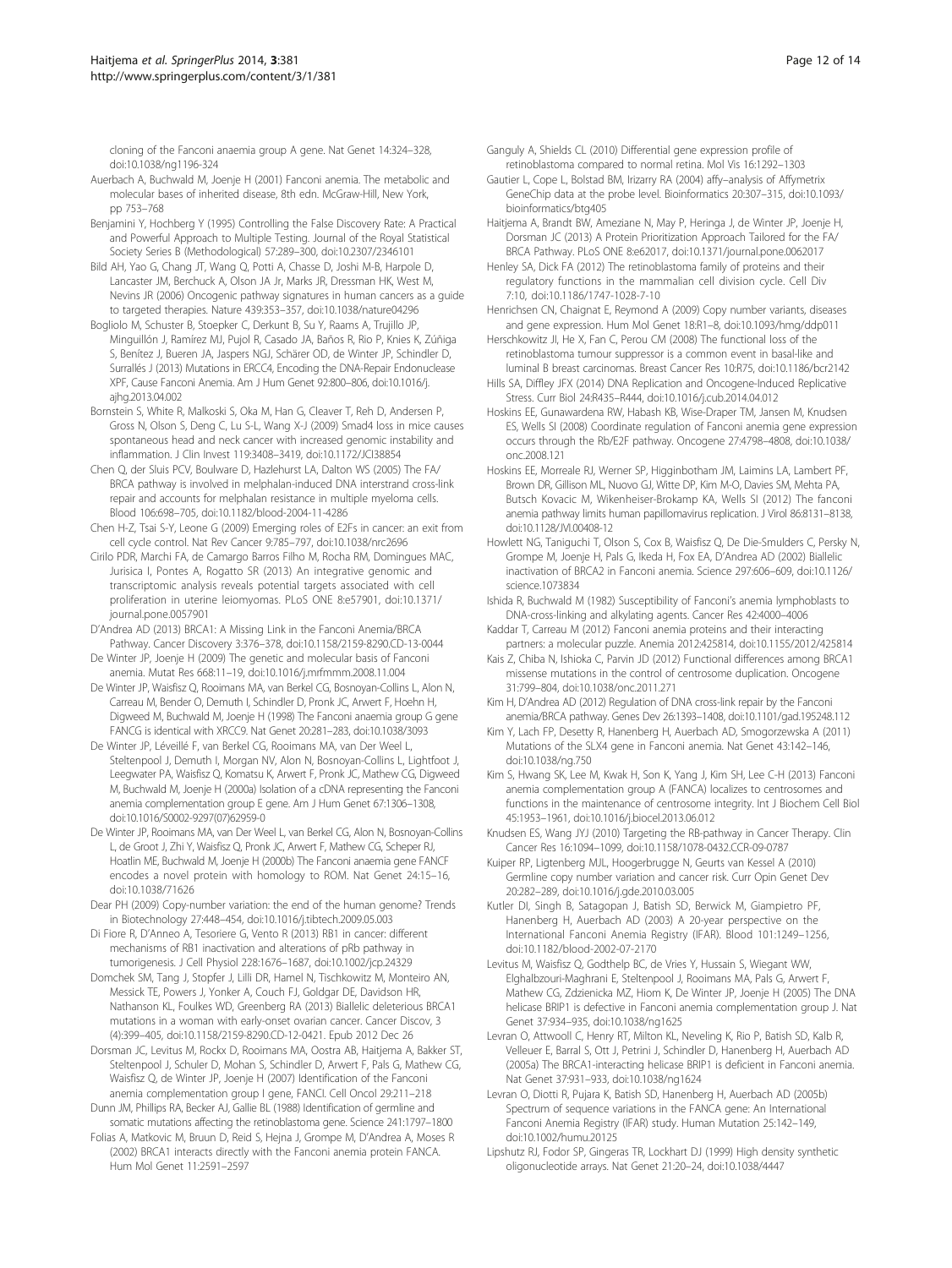- <span id="page-12-0"></span>Livak KJ, Schmittgen TD (2001) Analysis of relative gene expression data using real-time quantitative PCR and the 2(-Delta Delta C(T)) Method. Methods 25:402–408, doi:10.1006/meth.2001.1262
- Lo Ten Foe JR, Rooimans MA, Bosnoyan-Collins L, Alon N, Wijker M, Parker L, Lightfoot J, Carreau M, Callen DF, Savoia A, Cheng NC, van Berkel CG, Strunk MH, Gille JJ, Pals G, Kruyt FA, Pronk JC, Arwert F, Buchwald M, Joenje H (1996) Expression cloning of a cDNA for the major Fanconi anaemia gene, FAA. Nat Genet 14:320–323, doi:10.1038/ng1196-320
- Marthiens V, Rujano MA, Pennetier C, Tessier S, Paul-Gilloteaux P, Basto R (2013) Centrosome amplification causes microcephaly. Nat Cell Biol 15:731–740, doi:10.1038/ncb2746
- Medhurst AL, Laghmani EH, Steltenpool J, Ferrer M, Fontaine C, de Groot J, Rooimans MA, Scheper RJ, Meetei AR, Wang W, Joenje H, de Winter JP (2006) Evidence for subcomplexes in the Fanconi anemia pathway. Blood 108:2072–2080, doi:10.1182/blood-2005-11-008151
- Meetei AR, de Winter JP, Medhurst AL, Wallisch M, Waisfisz Q, van de Vrugt HJ, Oostra AB, Yan Z, Ling C, Bishop CE, Hoatlin ME, Joenje H, Wang W (2003) A novel ubiquitin ligase is deficient in Fanconi anemia. Nat Genet 35:165–170, 10.1038/ng1241
- Meetei AR, Levitus M, Xue Y, Medhurst AL, Zwaan M, Ling C, Rooimans MA, Bier P, Hoatlin M, Pals G, de Winter JP, Wang W, Joenje H (2004) X-linked inheritance of Fanconi anemia complementation group B. Nat Genet 36:1219–1224, doi:10.1038/ng1458
- Meetei AR, Medhurst AL, Ling C, Xue Y, Singh TR, Bier P, Steltenpool J, Stone S, Dokal I, Mathew CG, Hoatlin M, Joenje H, de Winter JP, Wang W (2005) A human ortholog of archaeal DNA repair protein Hef is defective in Fanconi anemia complementation group M. Nat Genet 37:958–963, doi:10.1038/ng1626
- Meier D, Schindler D (2011) Fanconi anemia core complex gene promoters harbor conserved transcription regulatory elements. PLoS ONE 6:e22911, doi:10.1371/journal.pone.0022911
- Narayan G, Arias-Pulido H, Nandula SV, Basso K, Sugirtharaj DD, Vargas H, Mansukhani M, Villella J, Meyer L, Schneider A, Gissmann L, Dürst M, Pothuri B, Murty VVVS (2004) Promoter hypermethylation of FANCF: disruption of Fanconi Anemia-BRCA pathway in cervical cancer. Cancer Res 64:2994–2997
- Nevins JR (2001) The Rb/E2F pathway and cancer. Hum Mol Genet 10:699–703, doi:10.1093/hmg/10.7.699
- Polager S, Kalma Y, Berkovich E, Ginsberg D (2002) E2Fs up-regulate expression of genes involved in DNA replication, DNA repair and mitosis. Oncogene 21:437–446, doi:10.1038/sj.onc.1205102
- Pronk JC, Gibson RA, Savoia A, Wijker M, Morgan NV, Melchionda S, Ford D, Temtamy S, Ortega JJ, Jansen S (1995) Localisation of the Fanconi anaemia complementation group A gene to chromosome 16q24.3. Nat Genet 11:338–340, doi:10.1038/ng1195-338
- Rosenberg PS, Greene MH, Alter BP (2003) Cancer incidence in persons with Fanconi anemia. Blood 101:822–826, doi:10.1182/blood-2002-05-1498
- Rushlow DE, Mol BM, Kennett JY, Yee S, Pajovic S, Thériault BL, Prigoda-Lee NL, Spencer C, Dimaras H, Corson TW, Pang R, Massey C, Godbout R, Jiang Z, Zacksenhaus E, Paton K, Moll AC, Houdayer C, Raizis A, Halliday W, Lam WL, Boutros PC, Lohmann D, Dorsman JC, Gallie BL (2013) Characterisation of retinoblastomas without RB1 mutations: genomic, gene expression, and clinical studies. Lancet Oncol 14:327–334, doi:10.1016/S1470-2045(13) 70045-7
- Saavedra HI, Maiti B, Timmers C, Altura R, Tokuyama Y, Fukasawa K, Leone G (2003) Inactivation of E2F3 results in centrosome amplification. Cancer Cell 3:333–346
- Sampieri K, Mencarelli MA, Epistolato MC, Toti P, Lazzi S, Bruttini M, De Francesco S, Longo I, Meloni I, Mari F, Acquaviva A, Hadjistilianou T, Renieri A, Ariani F (2008) Genomic differences between retinoma and retinoblastoma. Acta Oncol 47:1483–1492, doi:10.1080/02841860802342382
- Schlacher K, Wu H, Jasin M (2012) A Distinct Replication Fork Protection Pathway Connects Fanconi Anemia Tumor Suppressors to RAD51-BRCA1/2. Cancer Cell 22:106–116, doi:10.1016/j.ccr.2012.05.015
- Shan W, Akinfenwa PY, Savannah KB, Kolomeyevskaya N, Laucirica R, Thomas DG, Odunsi K, Creighton CJ, Lev DC, Anderson ML (2012) A small-molecule inhibitor targeting the mitotic spindle checkpoint impairs the growth of uterine leiomyosarcoma. Clin Cancer Res 18:3352–3365, doi:10.1158/1078- 0432.CCR-11-3058
- Sims AE, Spiteri E, Sims RJ 3rd, Arita AG, Lach FP, Landers T, Wurm M, Freund M, Neveling K, Hanenberg H, Auerbach AD, Huang TT (2007) FANCI is a second monoubiquitinated member of the Fanconi anemia pathway. Nat Struct Mol Biol 14:564–567, doi:10.1038/nsmb1252
- Smogorzewska A, Matsuoka S, Vinciguerra P, McDonald ER 3rd, Hurov KE, Luo J, Ballif BA, Gygi SP, Hofmann K, D'Andrea AD, Elledge SJ (2007) Identification of the FANCI protein, a monoubiquitinated FANCD2 paralog required for DNA repair. Cell 129:289–301, doi:10.1016/j.cell.2007.03.009
- Smyth GK (2005) limma: Linear Models for Microarray Data. In: Gentleman R, Carey VJ, Huber W, Irizarry RA, Dudoit S (eds) Bioinformatics and Computational Biology Solutions Using R and Bioconductor. Springer, New York, pp 397–420
- Stecklein SR, Jensen RA (2012) Identifying and exploiting defects in the Fanconi anemia/BRCA pathway in oncology. Transl Res 160:178–197, doi:10.1016/j. trsl.2012.01.022
- Stein GH (1979) T98G: an anchorage-independent human tumor cell line that exhibits stationary phase G1 arrest in vitro. J Cell Physiol 99:43–54, doi:10.1002/jcp.1040990107
- Stoepker C, Hain K, Schuster B, Hilhorst-Hofstee Y, Rooimans MA, Steltenpool J, Oostra AB, Eirich K, Korthof ET, Nieuwint AWM, Jaspers NGJ, Bettecken T, Joenje H, Schindler D, Rouse J, de Winter JP (2011) SLX4, a coordinator of structure-specific endonucleases, is mutated in a new Fanconi anemia subtype. Nat Genet 43:138–141, doi:10.1038/ng.751
- Strathdee CA, Duncan AM, Buchwald M (1992) Evidence for at least four Fanconi anaemia genes including FACC on chromosome 9. Nat Genet 1:196–198, doi:10.1038/ng0692-196
- Su AI, Wiltshire T, Batalov S, Lapp H, Ching KA, Block D, Zhang J, Soden R, Hayakawa M, Kreiman G, Cooke MP, Walker JR, Hogenesch JB (2004) A gene atlas of the mouse and human protein-encoding transcriptomes. Proc Natl Acad Sci USA 101:6062–6067, doi:10.1073/pnas.0400782101
- Takahashi Y, Rayman JB, Dynlacht BD (2000) Analysis of promoter binding by the E2F and pRB families in vivo: distinct E2F proteins mediate activation and repression. Genes Dev 14:804–816, doi:10.1101/gad.14.7.804
- Tategu M, Arauchi T, Tanaka R, Nakagawa H, Yoshida K (2007) Systems biologybased identification of crosstalk between E2F transcription factors and the Fanconi anemia pathway. Gene Regul Syst Bio 1:1–8
- Timmers C, Taniguchi T, Hejna J, Reifsteck C, Lucas L, Bruun D, Thayer M, Cox B, Olson S, D'Andrea AD, Moses R, Grompe M (2001) Positional cloning of a novel Fanconi anemia gene, FANCD2. Mol Cell 7:241–248
- Tischkowitz M, Ameziane N, Waisfisz Q, De Winter JP, Harris R, Taniguchi T, D'Andrea A, Hodgson SV, Mathew CG, Joenje H (2003) Bi-allelic silencing of the Fanconi anaemia gene FANCF in acute myeloid leukaemia. Br J Haematol 123:469–471
- van Dam S, Cordeiro R, Craig T, van Dam J, Wood SH, de Magalhães JP (2012) GeneFriends: An online co-expression analysis tool to identify novel gene targets for aging and complex diseases. BMC Genomics 13:535, doi:10.1186/ 1471-2164-13-535
- Vaz F, Hanenberg H, Schuster B, Barker K, Wiek C, Erven V, Neveling K, Endt D, Kesterton I, Autore F, Fraternali F, Freund M, Hartmann L, Grimwade D, Roberts RG, Schaal H, Mohammed S, Rahman N, Schindler D, Mathew CG (2010) Mutation of the RAD51C gene in a Fanconi anemia-like disorder. Nat Genet 42:406–409, doi:10.1038/ng.570
- Venturi C, Bracco S, Cerase A, Cioni S, Galluzzi P, Gennari P, Vallone IM, Tinturini R, Vittori C, De Francesco S, Caini M, D'Ambrosio A, Toti P, Renieri A, Hadjistilianou T (2013) Superselective ophthalmic artery infusion of melphalan for intraocular retinoblastoma: preliminary results from 140 treatments. Acta Ophthalmol 91:335–342, doi:10.1111/j.1755-3768.2011.02296.x
- Waisfisz Q, Saar K, Morgan NV, Altay C, Leegwater PA, de Winter JP, Komatsu K, Evans GR, Wegner RD, Reis A, Joenje H, Arwert F, Mathew CG, Pronk JC, Digweed M (1999) The Fanconi anemia group E gene, FANCE, maps to chromosome 6p. Am J Hum Genet 64:1400–1405, doi:10.1086/302385
- Wang W (2007) Emergence of a DNA-damage response network consisting of Fanconi anaemia and BRCA proteins. Nat Rev Genet 8:735–748, doi:10.1038/ nrg2159
- Whitfield ML, Sherlock G, Saldanha AJ, Murray JI, Ball CA, Alexander KE, Matese JC, Perou CM, Hurt MM, Brown PO, Botstein D (2002) Identification of genes periodically expressed in the human cell cycle and their expression in tumors. Mol Biol Cell 13:1977–2000, doi:10.1091/mbc.02-02-0030
- Wilson JB, Yamamoto K, Marriott AS, Hussain S, Sung P, Hoatlin ME, Mathew CG, Takata M, Thompson LH, Kupfer GM, Jones NJ (2008) FANCG promotes formation of a newly identified protein complex containing BRCA2, FANCD2 and XRCC3. Oncogene 27:3641–3652, doi:10.1038/sj.onc.1211034
- Wreesmann VB, Estilo C, Eisele DW, Singh B, Wang SJ (2007) Downregulation of Fanconi anemia genes in sporadic head and neck squamous cell carcinoma. ORL J Otorhinolaryngol Relat Spec 69:218–225, doi:10.1159/000101542